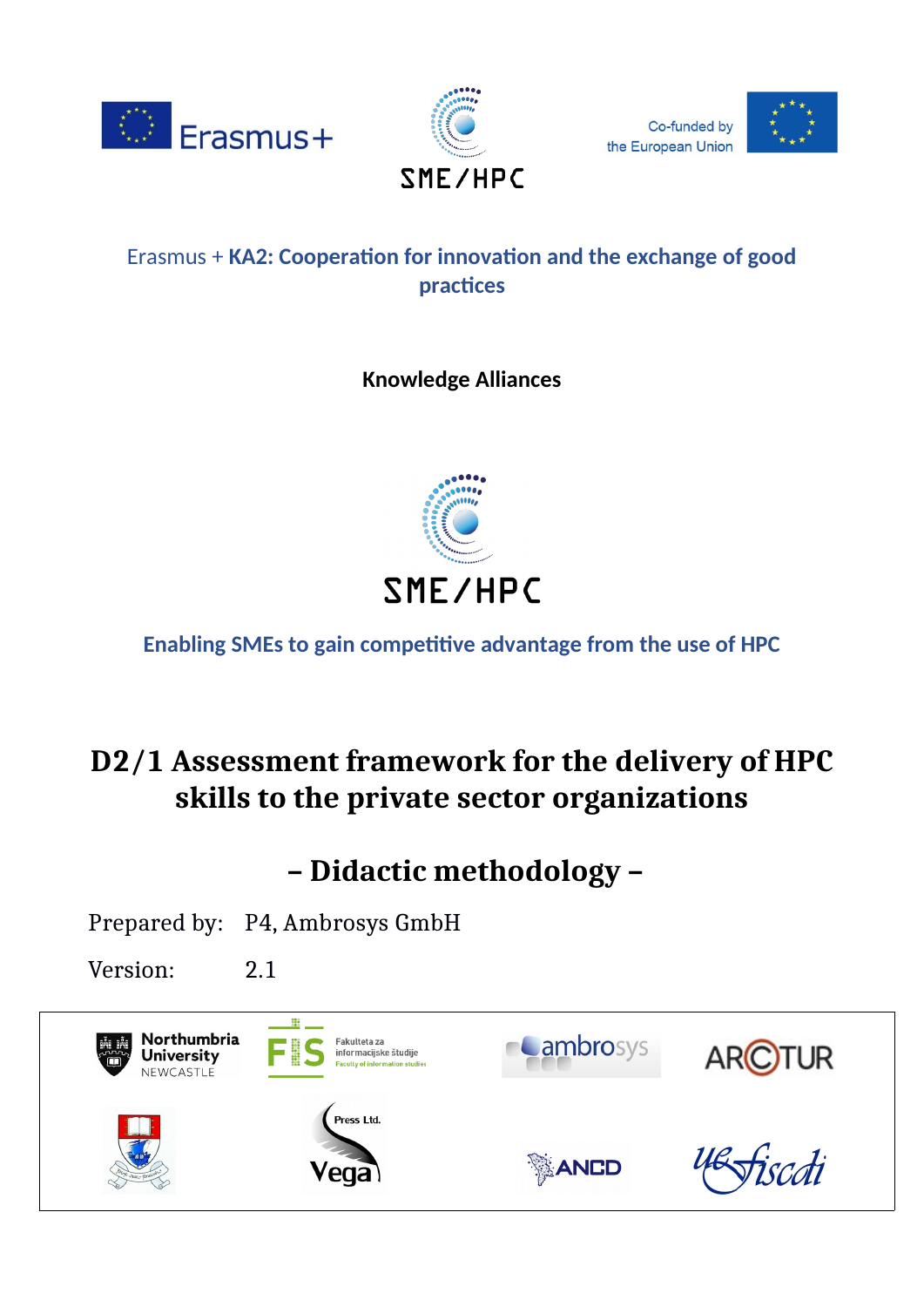## **Document reference**

| <b>Project Acronym</b>                        | SME/HPC                                                                                                           |                     |                           |                    |                                                    |  |
|-----------------------------------------------|-------------------------------------------------------------------------------------------------------------------|---------------------|---------------------------|--------------------|----------------------------------------------------|--|
| <b>Project Number</b>                         | 588372-EPP-1-2017-1-IE-EPPKA2-KA                                                                                  |                     |                           |                    |                                                    |  |
| <b>Project URL</b>                            | www.smehpc.eu                                                                                                     |                     |                           |                    |                                                    |  |
| <b>EU Project Officer</b>                     | Silvia.DE-BENEDETTI@ec.europa.eu                                                                                  |                     |                           |                    |                                                    |  |
| <b>Project Coordinator</b>                    | <b>Name</b>                                                                                                       | Prof. Bill O'Gorman |                           | <b>Affiliation</b> | WIT                                                |  |
|                                               | <b>Email</b>                                                                                                      | wogorman@wit.ie     |                           | <b>Phone</b>       | +353.872429537                                     |  |
| <b>Document Name</b>                          | Assessment framework for the delivery of HPC skills to the private sector<br>organizations - Didactic Methodology |                     |                           |                    |                                                    |  |
| <b>Deliverable Number</b>                     | D2/1                                                                                                              |                     |                           |                    |                                                    |  |
| <b>Type</b>                                   | Document                                                                                                          |                     | <b>Distribution Level</b> |                    | Public                                             |  |
| Responsible<br>Author(s)                      | P4: Ambrosys GmbH<br>Dr. Markus Abel, Friedrich Meckel, Katja Schweser                                            |                     |                           |                    |                                                    |  |
| <b>Contractual Date of</b><br><b>Delivery</b> | Month 3                                                                                                           |                     |                           |                    |                                                    |  |
| <b>Status</b>                                 | Final                                                                                                             |                     |                           |                    |                                                    |  |
| <b>Quality assurance</b><br>readers           | Raluca Săftescu   UEFISCDI<br>Anamaria Ravar   UEFISCDI<br>Diana Diamescu   UEFISCDI                              |                     |                           |                    | Martina Golob   ARCTUR<br>Martina Murovec   ARCTUR |  |

The European Commission's support for the production of this publication does not constitute an endorsement of the contents, which reflect the views only of the authors, and the Commission cannot be held responsible for any use which may be made of the information contained therein.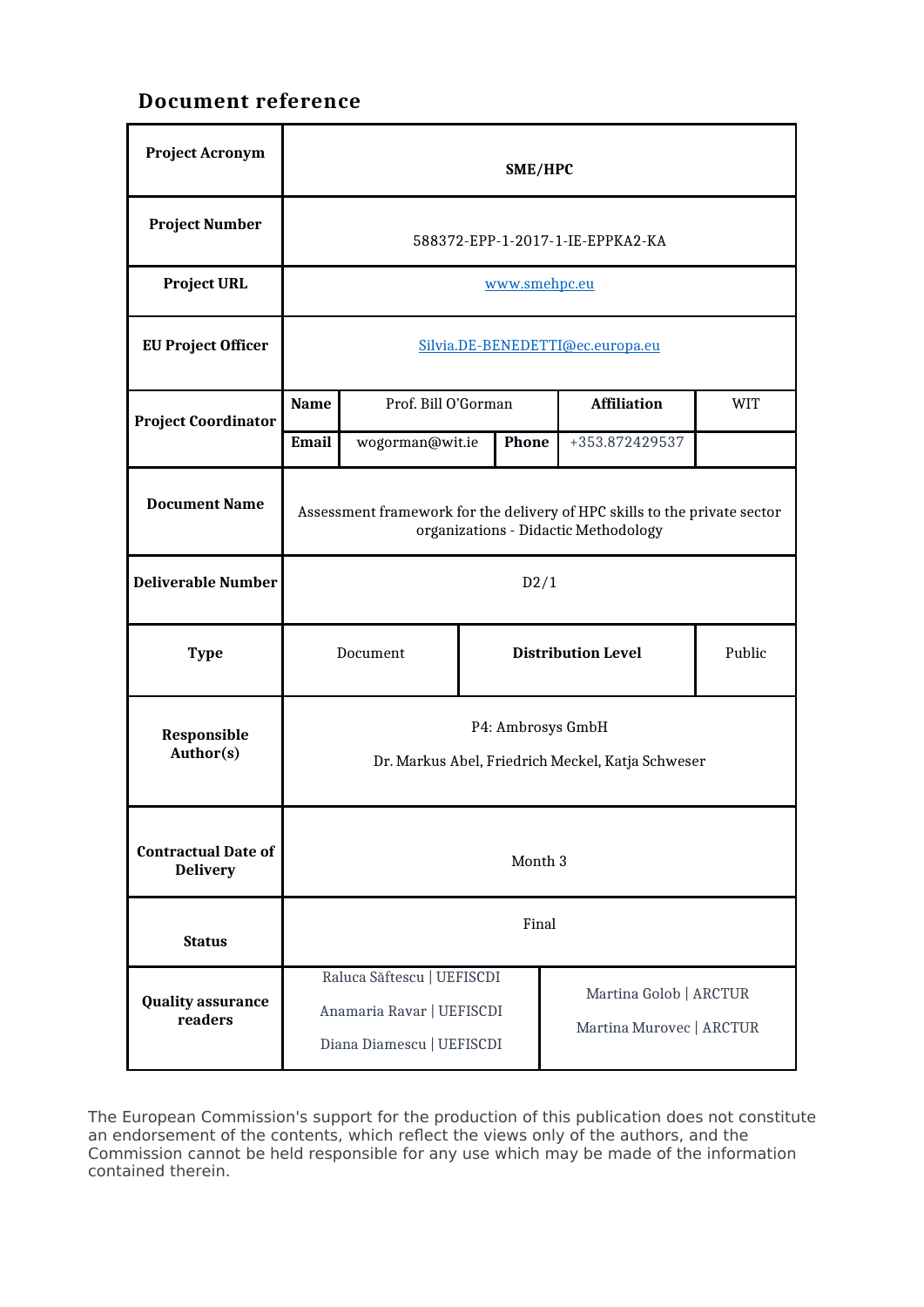### **Contents**

| 2.5 Examples for the HPC landscape of the Peripheral Regions of the EU 18 |  |
|---------------------------------------------------------------------------|--|
|                                                                           |  |
|                                                                           |  |
|                                                                           |  |
|                                                                           |  |
|                                                                           |  |
|                                                                           |  |
|                                                                           |  |
|                                                                           |  |
|                                                                           |  |
|                                                                           |  |
|                                                                           |  |
|                                                                           |  |
|                                                                           |  |
|                                                                           |  |
|                                                                           |  |

# <span id="page-2-0"></span>**1. Introduction**

SME/HPC is a tailor-made high-performance computing (HPC) education programme for small and medium-sized enterprises (SMEs). HPC allows for big data to be processed with unprecedented efficiency. This emerging technology is a game-changer for both academia and businesses. While most advanced HPC infrastructures and knowledge are located at HEIs and research institutions, enterprises, especially SMEs, have little or no access or competences to use it, in spite of remote access. In fact, few SMEs are aware of the potential of how HPC can drive enterprises' competitive advantage and enhance the levels of innovation capacities, capabilities and practices of SMEs. This leads to both the underutilization of existing expensive infrastructure and the less-than-optimal solving of real-life socio-economic issues. Furthermore, in less developed regions the lack of competences to embrace new technologies, like HPC, leads to a range of adverse conditions such as lower levels of innovation, few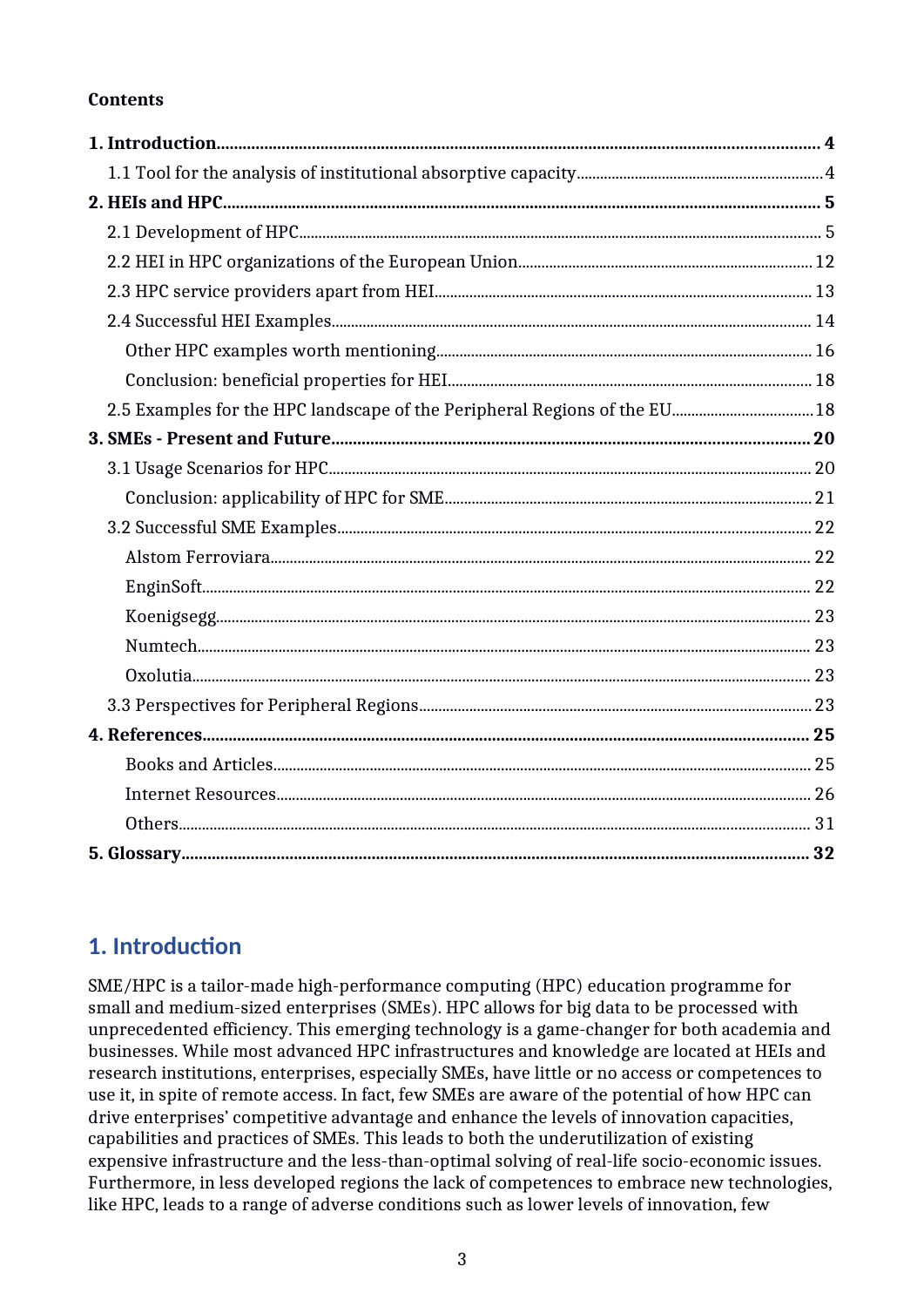patents, low value-add and major brain-drain, which further increases the economic gap and digital divide between European regions. SME/HPC takes a pioneering step towards improving the awareness about the innovative potential of HPC by SMEs by co-designing tailor-made courses delivering a coherent set of competences required for the application of HPC in SME and micro-enterprise contexts. SME/HPC begins with a strategic dialogue yielding an assessment of the required HPC competences, continues with the development of innovative strategies for raising HPC awareness and building HPC skills, and finishes with testing the new educational material with HEIs and enterprises. Three semi-peripheral regions will pilot the SME/HPC methodologies of HEI-Business engagement and the HPC education material.

The key beneficiaries of SME/HPC are enterprises, with a particular focus on SMEs, acquiring both HPC competences and access to hard infrastructure. Furthermore, the positive experience and increased collaborative and cooperative engagement between HEIs and businesses will inspire future co-designing and co-implementation of innovative socioeconomic solutions.

# <span id="page-3-0"></span>**1.1 Tool for the analysis of institutional absorptive capacity**

The main aim of this work is to establish the readiness and absorptive capacity of HEIs from less developed pilot regions involved in this project as regards their knowledge of High Performance Computing (HPC) and their capability and capacity to deliver HPC programmes to enterprises. Countries involved are Ireland, Romania and Slovenia. Therefore, the aim is to assess the preparedness and interest of the HEIs, in the pilot regions, to undertake the necessary measures for improving the relationships between HEIs and the business sector, particularly in relation to HPC.

The prerequisite for analysing the institutional absorptive capacity is to define an assessment framework for the delivery of HPC skills to the private sector organizations. This involves the detailed presentation of the required knowledge, technology, capability and experience, which HEIs require to transfer HPC knowledge and experience to public an private sector organizations in their respective countries.

The assessment framework will, in a next step, allow for the institutional review of HEIs in the pilot regions to identify the deficits in knowledge, technology, capability and experience. This gap analysis will be specific to each HEI and take country specific conditions into account. At the same time, it enables the assessment of the preparedness and interest of the HEI's in pilot regions to undertake tasks for improving relationships between HEIs and the business sector regarding HPC.

The assessment of the HEIs in the pilot regions - Ireland, Romania and Slovenia - and the identification of deficits results in the setup of institution-specific framework plans, which contain an outline of the required steps needed to narrow the skill's gap. The framework plans shed light on details such as the requested improvement in infrastructure, required competencies and skills, experience, partnerships and alliances. The framework plan also identifies ways how to make these steps in terms of cost-efficiency.

To find out which requirements serve as a basis for HEIs to deliver HPC skills to private sector organizations we conducted a desktop research about successful examples of HEIs which have either a high expertise in scientific HPC or/and have a high developed HPC cluster which might already open their services to enterprises and SMEs in the European Union. Although long-term expertise in the field was of relevance. From that base we derived characteristics for a prepared and persistent HEI which will probably deliver high quality HPC Services in the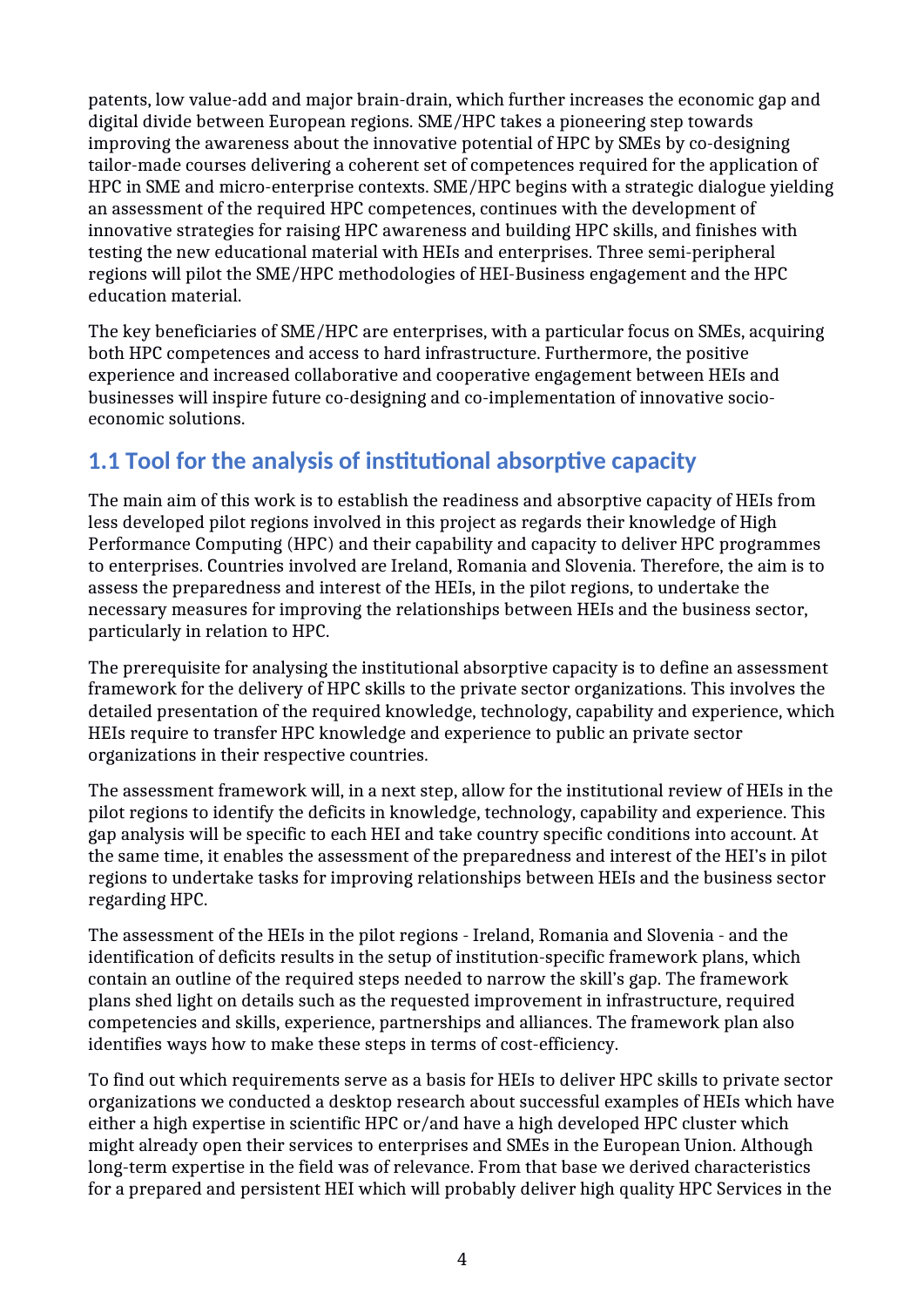long-run to its specific region. To get a rounder image of the situation the project is dealing with the research covered additional topics: The HPC landscape of the European Union was investigated, examples for service providers of "High-Performance-Computing as a service" (HPCaaS) were shortly introduced and an HPC centred overview of the peripheral regions of the EU is provided.

# <span id="page-4-0"></span>**2. HEIs and HPC**

## <span id="page-4-1"></span>**2.1 Development of HPC**

High Performance Computing is a rapidly changing field. Only through the quick adoption of new and promising technology trends, the HPC Community was able to keep up the exponential growth of the computing power (as seen in figure 2.1 [top500-performance])



even though *"the limits of power, available instruction-level parallelism, and long memory latency have slowed uniprocessor performance*". [HENNESSY & PATTERSON, 2006 p. 3]

## **Figure 2.1** Top500-Performance

This enduring development was partially achieved by adopting the trend of applying a new supercomputer architecture: the cluster. Several processor units, called nodes, are connected over fast interconnection networks. Whereas the race for the best supercomputer architecture was still pretty much open prior to the early 2000s, the cluster architecture is now the dominating technology used (see figure 2.2 [Top500-Architecture]).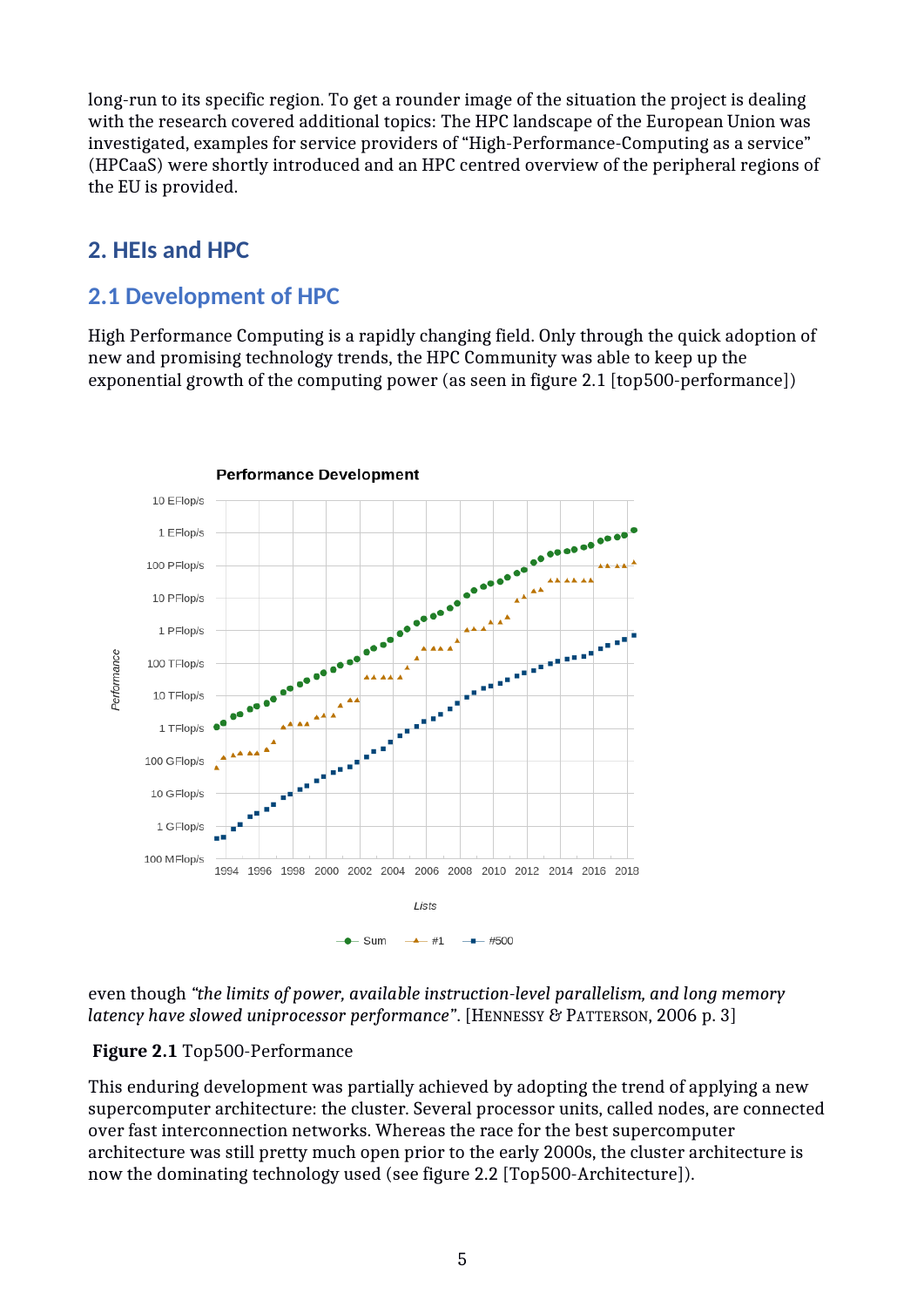**Architecture - Systems Share** 



## **Figure 2.2** Top500-Architecture

Since nowadays most supercomputers are structured as clusters, the technology of the interconnection network has become a field of rapid development, too. The trends and changes in this field are not stable as is shown in figure 2.3 (Top 500-Interconnect Family).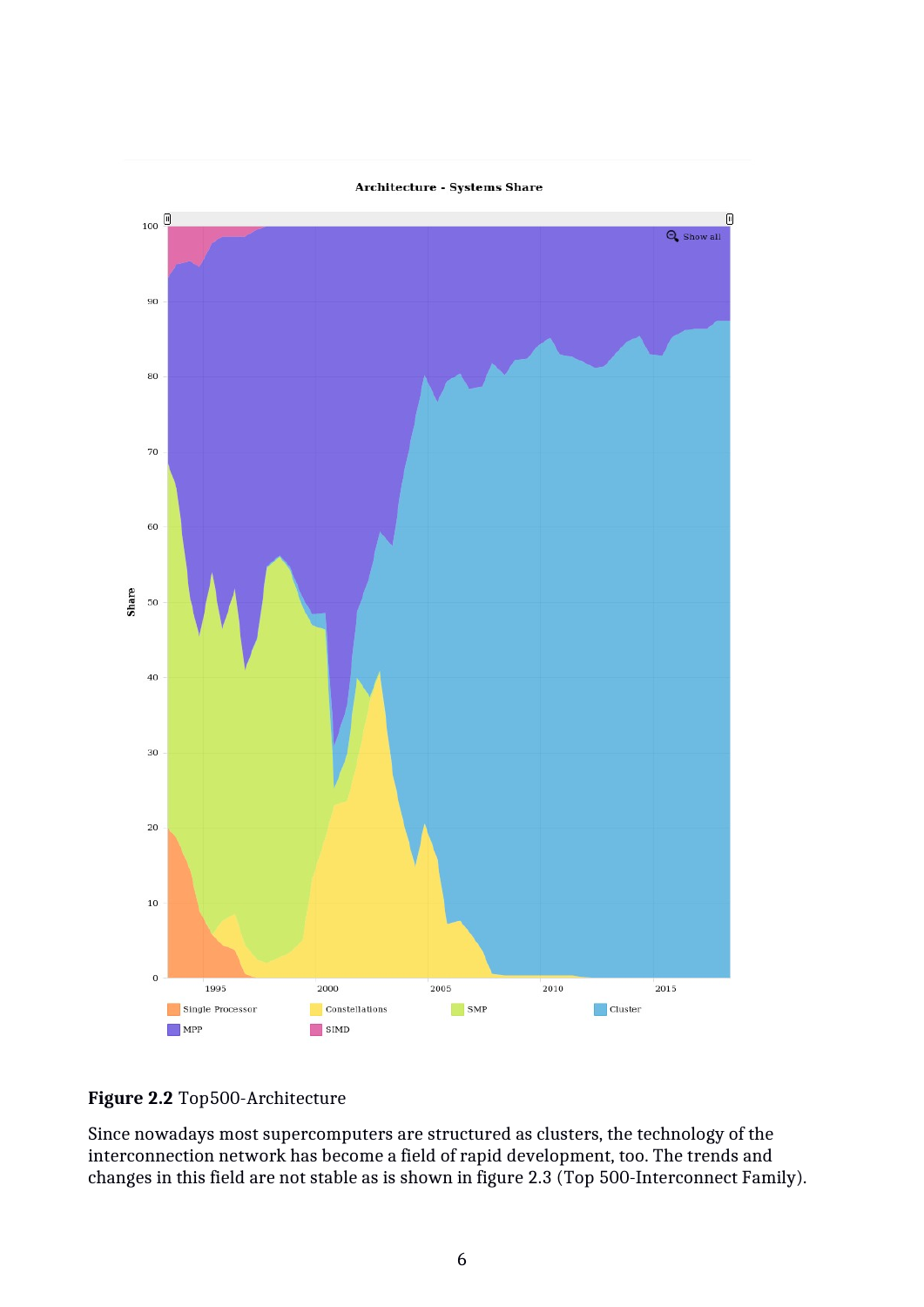#### **Interconnect Family - Systems Share**





However, the greatest changes and developments can be noted in the field of the processor technology. The amount of computing cores per processor is still increasing. Each development requires a new chip architecture resulting in several new processor generations. Since several companies are competing in this field, the processor technology used can be regarded the most unstable part of HPC development as can be seen in figure 2.4 (Top 500- Processor Generation).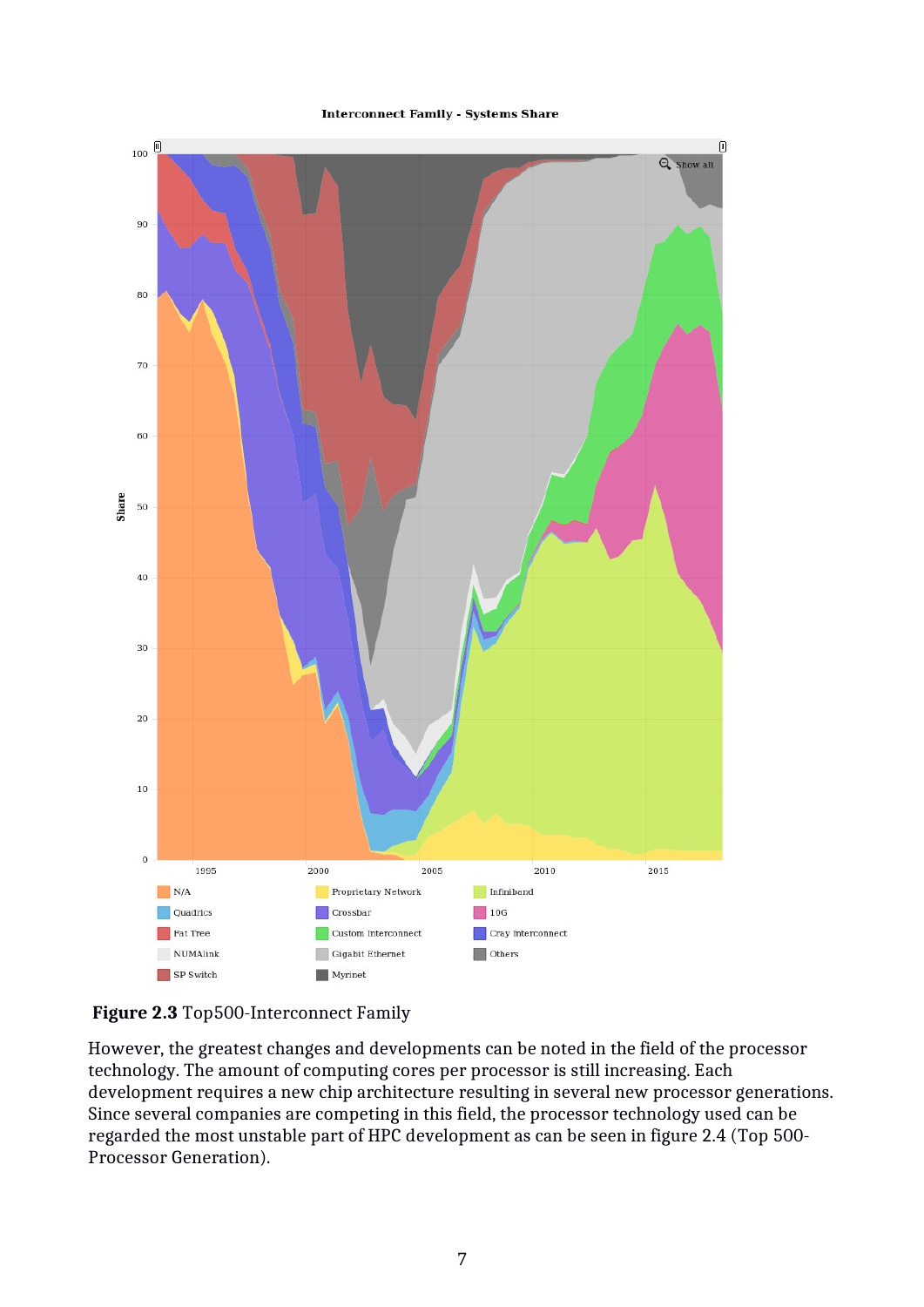#### **Processor Generation - Systems Share**



**Figure 2.4** Top500-Processor Generation

The charts shown above allow for the conclusion that the technologies applied in the field of HPC will be subject to relatively fast changes in the future also. To tackle this development by developing a general applicable toolkit for HPC clusters is the goal of the project "ProfiT HPC" ["ProfiT-HPC - Raising Awareness of HPC for Performance Engineering", 2018], which is funded by the German Research Foundation.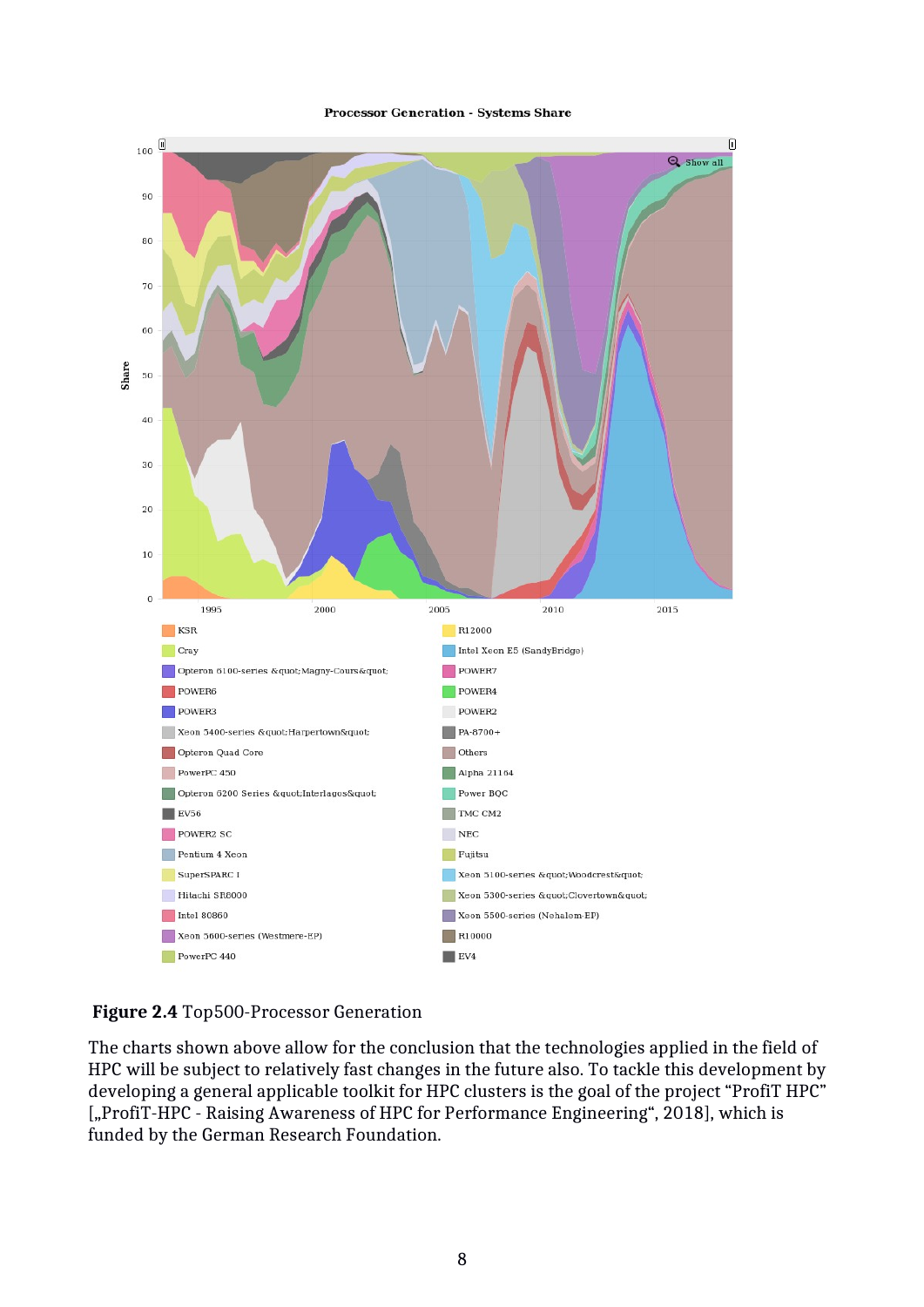# <span id="page-8-0"></span>**2.2 HEI in HPC organizations of the European Union**

The HPC landscape of the European Union is organized in the so called HPC-pyramid, which is made up of four Tiers. The main aim is to facilitates the interconnection of the different HPC Centres in Europe and to make it possible to scale up the computational power if needed.

- Tier 3: HPC clusters used by HEI and other public scientific institutions
	- These clusters are rather small and were bought/built to fulfil the specific needs of the scientific research of its owners, often institutes.
	- Example: In Germany, Tier 3 is represented by the ZKI Centre for communication and information processing - which is the German association of Higher Education (HE) IT centres and publicly funded research organizations. It has more than 250 members ["Mitglieder", 2018], which represent about 90 % of the German HEIs.  $\left[ \right. \right|$ , ZKI – centres for communication and information processing", 2018]
- Tier 2: Regional or interregional but specialized HPC Centres
	- Example: In Germany these centres or their controlling institution are mostly organized in the Gauß-Alliance  $(GA)$  with 19 members altogether ["HPC Map", 2018] but with only 11 centres with 14 clusters in Tier 2. ["Hardware -Sophisticated technologies in interaction.", 2018]
- Tier 1: National HPC centres
	- These HPC Centres have globally competitive clusters, which means that they are usually in the Top500 list.
	- However, not every country has a HPC Centre with sufficient high-quality equipment as to be counted as a Tier 1 Centre. At the same time, the most powerful centres are organized in Tier 0, so that these two Tiers are overlapping.
	- Example: In Germany there are at least three HPC Centres, which can be regarded being Tier 1 Centres:
		- HPC Centre Stuttgart: one main cluster with 5.640 TFLOPS ["High-Performance Computing Center Stuttgart", 2018]
		- HPC Centre Jülich: two main clusters with 5.000 and 3.800 TFLOPS; currently it is updating its equipment to over 10.000 TFLOPS ["Jülich Supercomputing Centre (JSC)", 2018]
		- Leibnitz HPC Centre: two main clusters with 2.900 and 2.800 TFLOPS ["Leibnitz Supercomputing Center", 2018]

All three HPC Centres are organized in the support organization Gauß Centre for Supercomputing  $(GCS)$  ["GCS Organization", 2018] which is one of the Tier 0 Centres.

- Tier 0: European level
	- This level is organized by the EU project PRACE (Partnership for Advanced Computing in Europe). ["PRACE in a few words", 2018]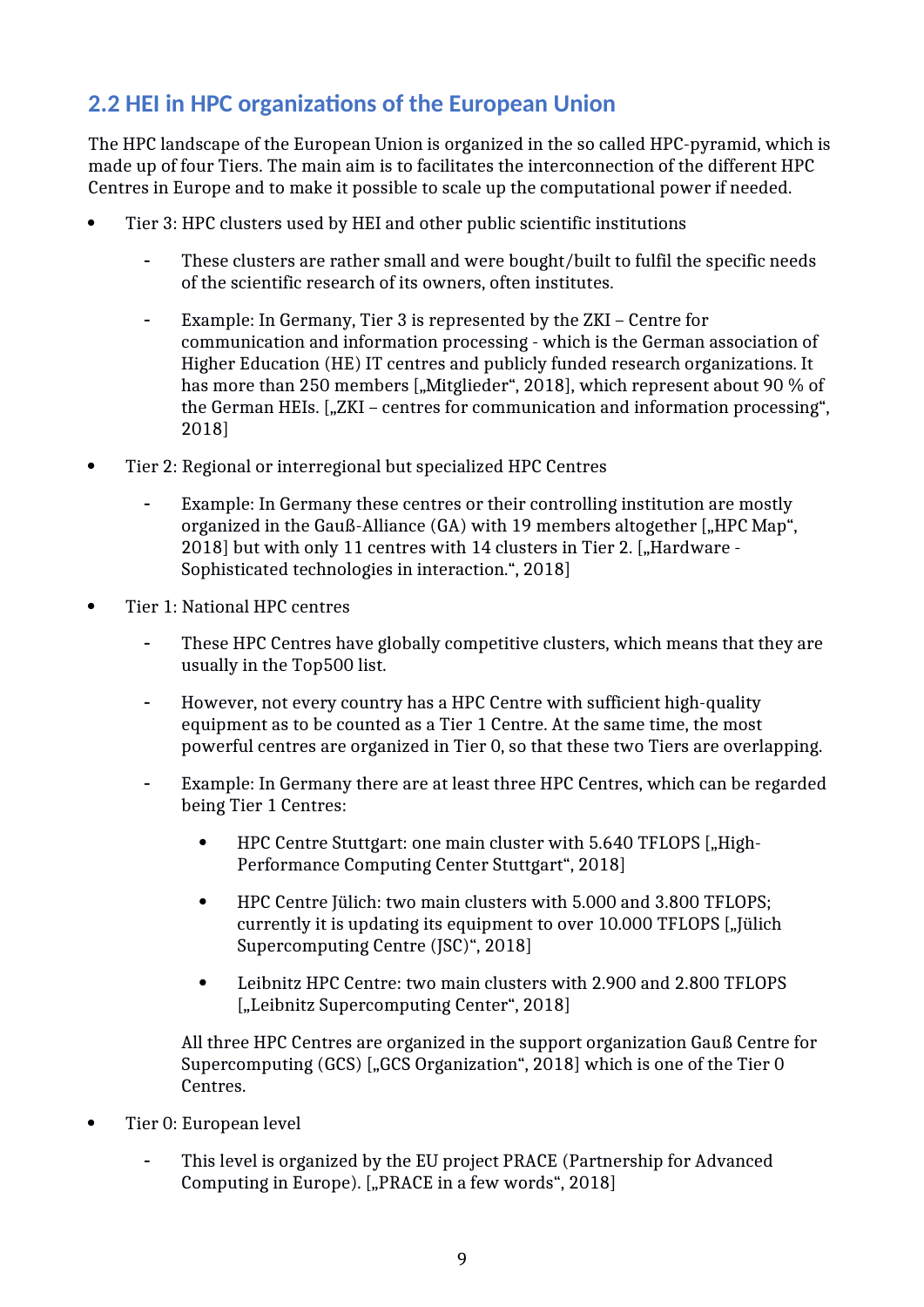The main aim of the project is not to establish a completely new HPC Centre but rather a more advanced technology interconnection grid among the existing national HPC Centres.

# <span id="page-9-0"></span>**2.3 HPC service providers apart from HEI**

There already exist several HPC **as a Service** (HPCaaS) providers on the market. For example,

- Advania (2012) ["The Worlds most flexible and advanced High Performance Computing Service", 2018]: has access to a Tier 3 and a Tier 1 HPC Cluster
- One Stop Systems (since 1998) ["High Performance Computing (HPC) Applications", 2018]: offer HPC as a Service, special focus on GPU.
- Cycle Computing (since 2005) ["Cycle Computing accelerates innovation by providing simple, managed access to Big Compute.", 2018]: bought by Microsoft ["Microsoft acquires Cycle Computing to accelerate Big Computing in the cloud", 2018]
- Amazon Web Services -AWS (since 2006) ["Amazon Web Services", 2018]: has a "high potential for medium sized parallel compute problems which are typically present in industrial engineering applications" [ZASPEL & GRIEBEL, 2011]
- fortissimo-project.eu ["The Fortissimo Marketplace", 2018]: provider for HPC high level simulation solutions supported by the EU; SME\HPC partner Arctur has participated in that project, too  $[,$  Arctur", 2018]

# <span id="page-9-1"></span>**2.4 Successful HEI Examples**

The following section focuses on examples of HEIs from the core area of the technological landscape of the current EU, which is mostly made up of the blue banana. $^1$  $^1$  Most examples are from Germany with further examples from Great Britain. In addition, the Princeton University (USA) and the Shanghai Jiao Tong University (China) were taken into account. Moreover, there will be mention of noteworthy examples, which were found when doing this research.

## **TU Berlin - Technische Universität Berlin**

The TU Berlin does not have a centrally organized HPC Cluster but several smaller institutes and departments, which have smaller clusters at their disposal, however, no commercial use is allowed. These are the following:

- The Institute for Mathematics ["Institute of Mathematics Computeserver", 2018] has eleven small to medium clusters with different architectures and technologies with 8 to 40 nodes and 16-80 cores. It provides clusters for each processing unit focus: Intel-CPU, AMD-CPU and GPU. All clusters might be used as one heterogeneous HPC resource.
- The Department for Dynamics of Maritime Systems ["Rechencluster des FG DMS", 2018] has one cluster with 18 computation nodes with 248 cores.
- The Robotics and Biology Laboratory ["Infrastructure", 2018] has one workstation HPC with 4 GPU cards for Deep Learning applications.

<span id="page-9-2"></span><sup>1</sup> The term "blue banana" describes the highly populated corridor of industry and services stretching from northern England to northern Italy passing over the Benelux and the Rhine area covering several european metropole areas.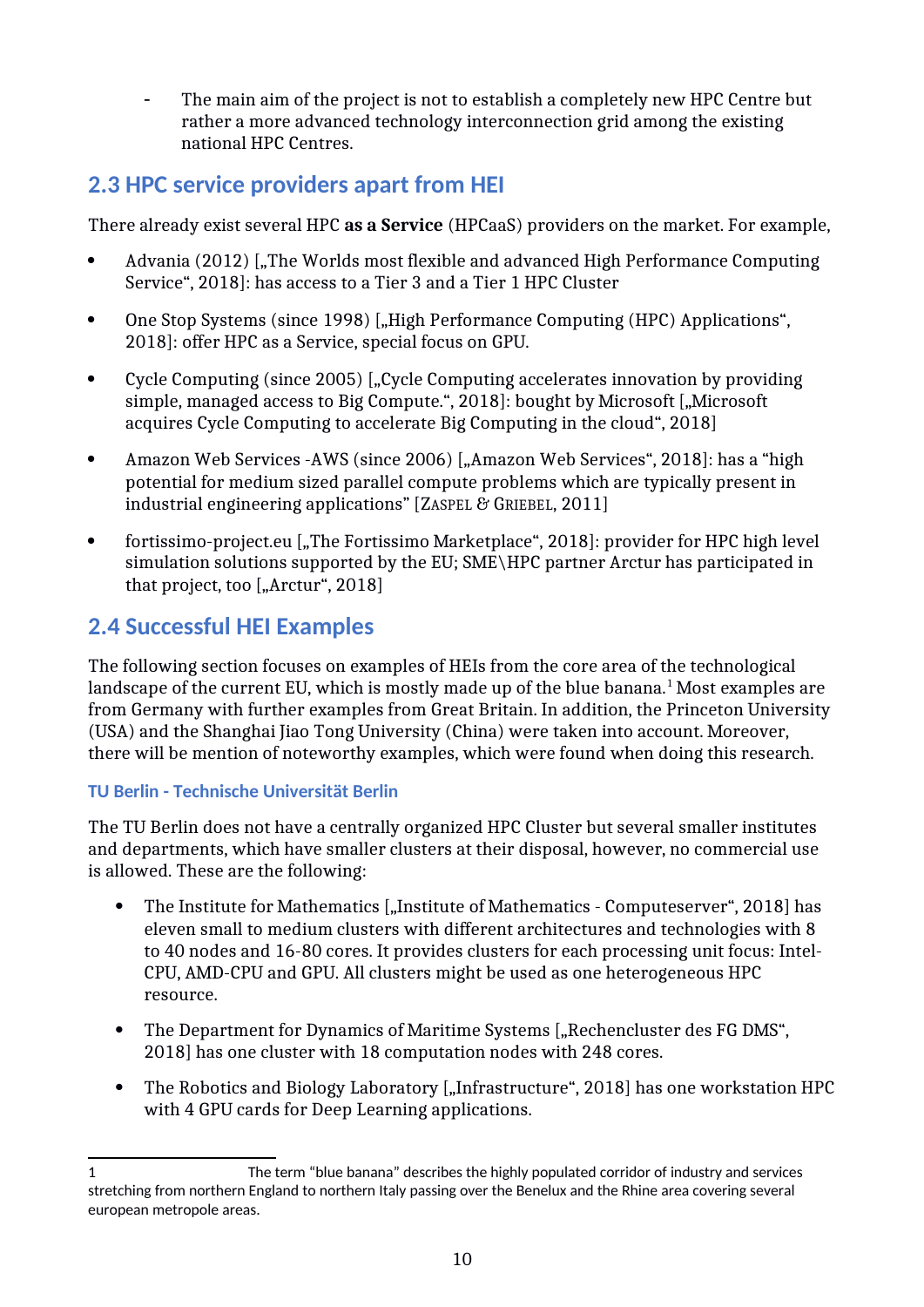• The Helmholtz Center ["Hardware and user environment", 2018] is associated with the TU Berlin and offers courses to university students. It offers eight AMD-CPU clusters with 1-13 nodes and 16-832 cores.

The TU is currently installing a bigger HPC Unit for 1.6 million Euro. The intention is to be as diverse as possible in hard and software while remaining one integrated system. ["Beschaffung eines HPC-Systems für die Technischen Universität Berlin", 2018]

All in all, there is no TU institute or department specialized in HPC in particular, but several departments participate in projects or offer projects with regard to HPC (Working-group Embedded Systems Architecture ["Current Projects", 2018]). One department, moreover, offers HPC modules (Lectures on "Cluster Computing" and "Parallel Programming" ["Module: Parallel Systems", 2018]).

### **RWTH Aachen University**

The RWTH Aachen is the biggest University in Germany with a main focus on technology with over 40.000 thousand students. It has a reasonable single Cluster System, which was on rank 488 in the November 2017 Top500. ["Top500 List - November 2017", 2018] When the capacity is insufficient, the RWTH Aachen offers the connection to the Gauß Center for Supercomuting (see "National Powerhousing - Gauß Center for Supercomputing – GCS" below). The cluster system can only be used for University and other scientific purposes.

The University established a professorship on HPC ["High Performance Computing", 2018a], which offers several modules specialized on HPC. ["High Performance Computing", 2018b]

## **Shanghai Jiao Tong University**

The Shanghai Jiao Tong University has established an HPC Centre together with its partners NVIDIA, Intel, CAPS enterprise, Inspur and AMD, which was founded in 2013. ["About Center", 2018] It was ranked in the Top500 last in June 2015 with 196 TFLOPS at rank 384. ["Top500 List - June 2015", 2018] However, it seems that the HPC hardware has only been slightly updated since then being at 343 TFLOPS at the moment. ["Cluster Hardware Information", 2018]

## **Princeton University**

Princeton University is engaged in a powerful HPC Research Centre, which is supervised by the Princeton Facility Unit. This Unit is uncoupled from the institutes and apparently organizes the access to the facilities and the HPC Centre in a relatively independent manner. ["About facilities", 2018] The institutes rather accesses HPC resources from the HPC Centre instead of maintaining their own HPC cluster. The Facility Unit employs its own personnel to manage the usage and maintenance of the HPC resources and to introduce newcomers to the technology.

The centre itself offers the major cluster "Tiger", which is made up of two parts (one CPU-GPU mixed and one with CPU focus, 1500 TFLOPS each), and several additional smaller clusters. ["High-Performance Computing Research Center", 2018] The Princeton Institute for Computational Science and Engineering (PICSciE) has no special department dedicated to HPC but is engaged in many interdisciplinary projects about the topic. ["High-Performance Computing", 2018]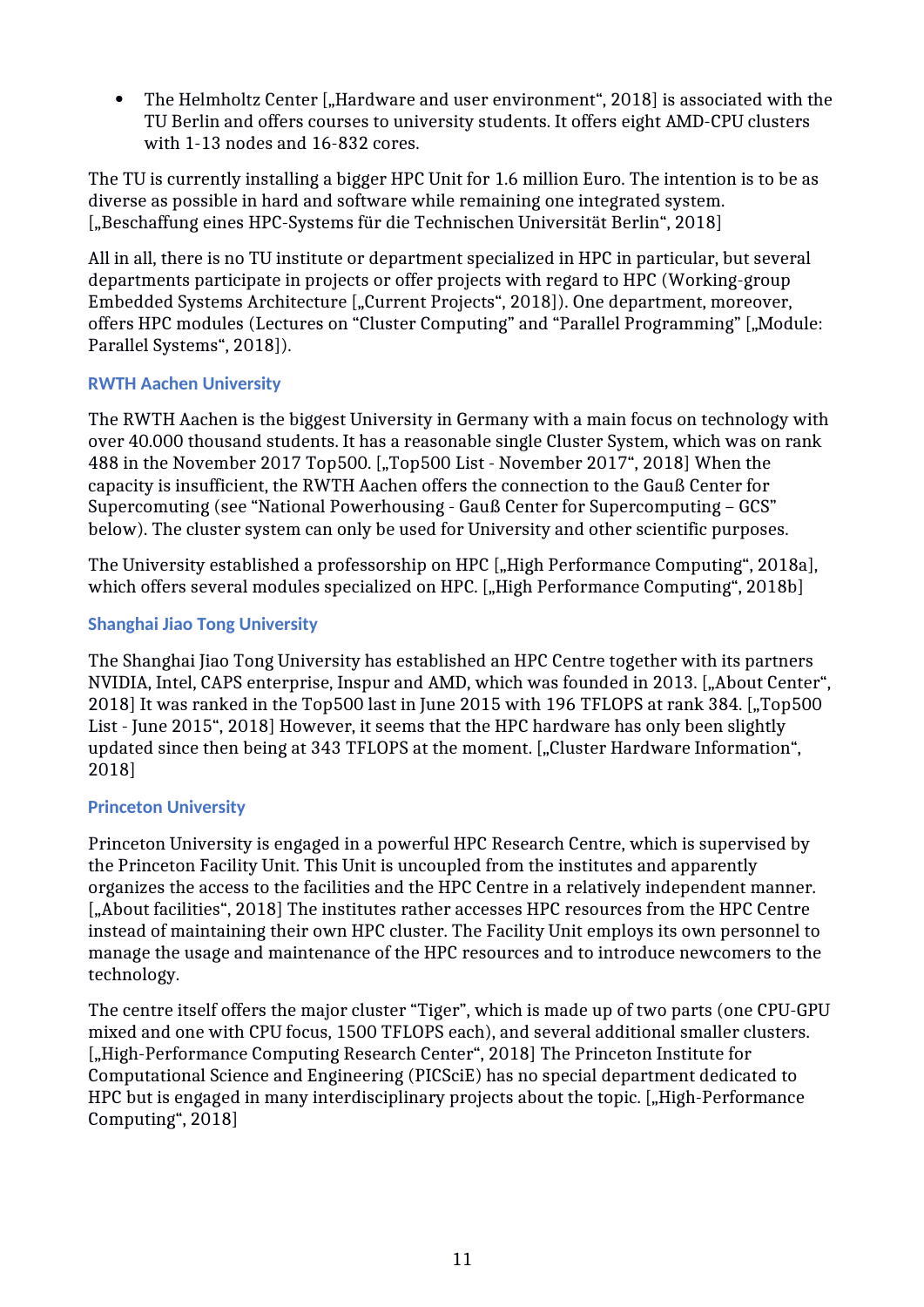### **University of Cambridge**

The University of Cambridge has a long history in HPC and has been engaged in this field since 1998. It has also organized its HPC resources in a mostly faculty independent HPC Centre, which is run by the Scientific Computing Support. ["Cambridge Service for Data Driven Discovery", 2018] This centre also provides HPC as a service ["The CSD3 Platform", 2018] and created a new joint platform in 2017 for 14 million Pounds Sterling. ["Cambridge Service for Data Driven Discovery", 2018]

The centre has two major clusters, a CPU cluster (ranked 75 in Top500 November 2017 with 1.697 TFLOPS), and a GPU focused cluster (ranked 115 in Top500 November 2017 with 1.193 TFLOPS). ["Top500 List - November 2017", 2018] In addition, there exists a number of small clusters at the HPC Centre, which can be accessed exclusively by other institutes.

## <span id="page-11-0"></span>**Other HPC examples worth mentioning**

### **Experience at Potsdam Institute for Climate Impact Research (PIK)**

The IT-Services Group operates a high-performance cluster computer for scientific calculations (numerical simulation experiments) since 1993. ["HPC Service Overview", 2018] Its HPC cluster was at rank 483 in the November 2015 Top500 list. ["Top500 List - November 2015", 2018]

### **ZIM at Potsdam University**

The ZIM (Centre for Information Technology and Media Management) at Potsdam University supports University members to use their cluster and to contact the HLRN (North-German union for HPC ["Willkommen beim HLRN", 2018]) to use their superior computing power. ["High Performance Computing (HPC)", 2018]

### **Wiki from Heinrich-Heine-Universität Düsseldorf**

The HHU Düsseldorf is not the only University with an extra wiki dedicated to explain the usage of its HPC resources. However, its wiki is exemplary since it is uncomplicated and straight forward. ["Wissenschaftliches Hochleistungs-Rechnen am ZIM", 2018]

### **Regional University Union in Wales**

Supercomputing Wales - the national supercomputing research facility for Wales ["The national supercomputing research facility for Wales", 2018] - was made possible by a union of the four biggest Universities in Wales: Cardiff, Swansea, Bangor and Aberystwyth. Together they were successful in collecting funds of 15 million Pounds Sterling to establish its own HPC Centre. This centre offers project collaborations with commercial partners. ["About Supercomputing Wales", 2018]

#### **Tightly Separated HPC at HPC Center of Stuttgart University**

The University of Stuttgart, like Cambridge and Princeton, separated its HPC by bundling its resources into a single organizational structure, the HPC Centre founded in 1996. ["High-Performance Computing Center Stuttgart", 2018] At the same time, the HPC Centre is tightly coupled with the University trough overlapping personnel: the Director of the HPC Centre is at the same time professor for HPC at the University and chairman of the HPC dedicated Institute. ["Organigram", 2018]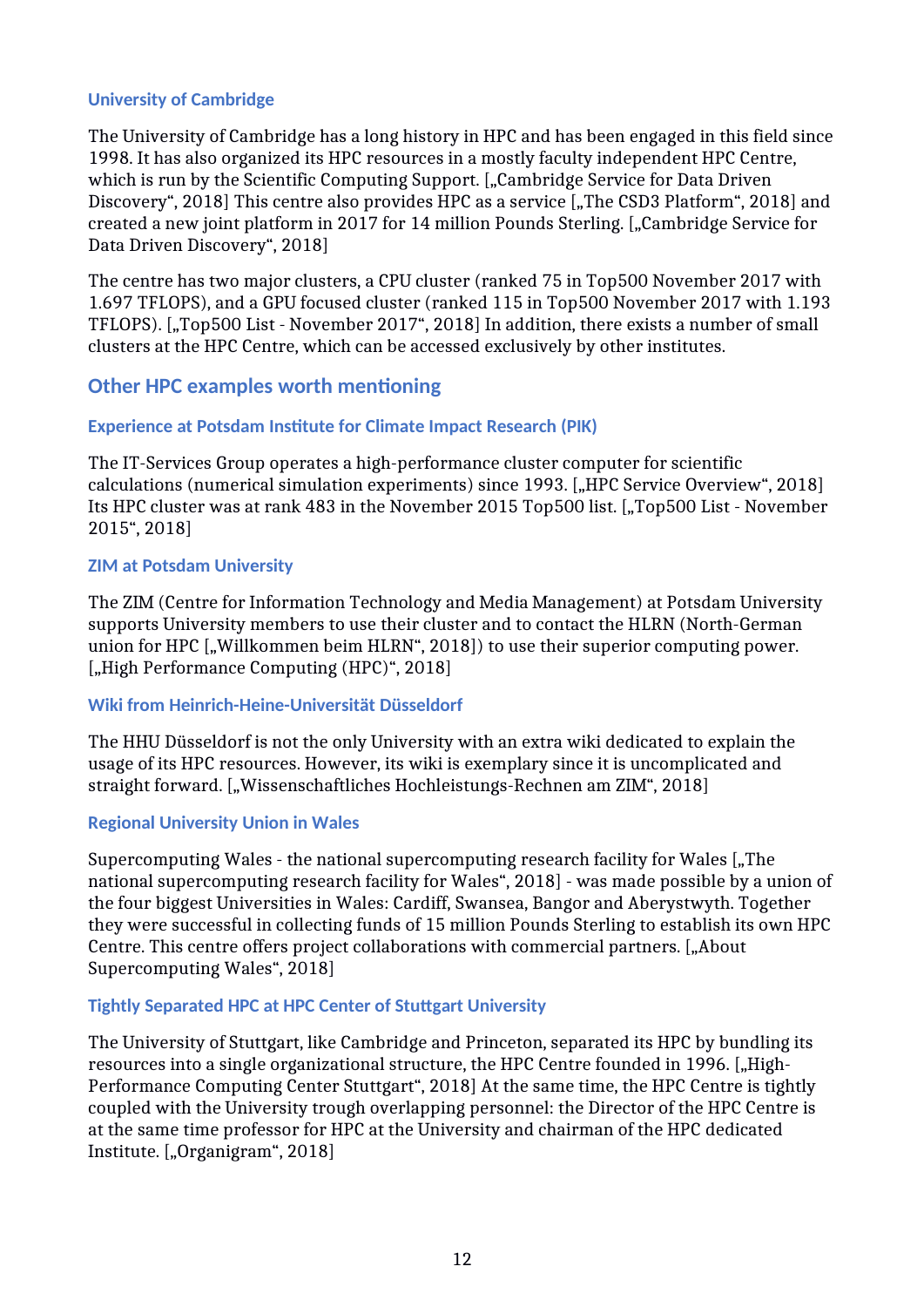The HPC Centre used to offer its services to German researchers and industry only, but opened it to European users in 2010 by means of the PRACE project, the Partnership for Advanced Computing in Europe. ["High-Performance Computing Center Stuttgart", 2018] The focus on providing services is also manifested in the website of the HPC Centre since it has a section which is dedicated to enterprises and SMEs with a special focus on consulting, training and examples. ["Enterprises  $\mathcal C$  SME", 2018]

### **National Powerhousing - Gauß Center for Supercomputing - GCS**

The Gauß Center for Supercomputing ["GCS Home", 2018] is the organizational superstructure for three of the most powerful HPC Centres in Germany which accumulate to more than 20.000 TFLOPS, which would rank around 3 or 4 in the Top500 November 2017. ["Top500 List - November 2017", 2018] The following HPC Centres are engaged in the GCS:

- HPC Center Stuttgart (one main cluster with 5.640 TFLOPS) ["High-Performance Computing Center Stuttgart", 2018]
- HPC Centre Jülich (two main cluster with 5.000 and 3.800 TFLOPS) ["Jülich Supercomputing Centre (JSC)", 2018]
- Leibnitz HPC Center (two main cluster with 2.900 and 2.800 TFLOPS) ["Leibnitz Supercomputing Center", 2018]

## <span id="page-12-0"></span>**Conclusion: beneficial properties for HEI**

All HEIs which have opened their HPC capacities to commercial partners or offer HPC collaborations have bundled up their HPC resources in a single HPC Centre (Princeton, Cambridge, Stuttgart, Supercomputing Wales).

There are also examples of HEIs, which do not have high class HPC resources. However, to overcome this insufficiency, they interconnect with the national HPC landscape (Potsdam and the HLNS, Aachen and the GCS/PRACE).

It also appears that HPC Centres having one or more main clusters tend to focus on different processor types. There is also a trend that a HPC Centre has one or two main clusters with different processor focus. These main clusters are accompanied by smaller clusters with more specialized technology and/or architecture.

Several HEIs in Germany have recognized the importance of HPC and established professorships dedicated to it (a selection):

- RHTW Aachen ["High Performance Computing", 2018a]
- Stuttgart University ["Organigram", 2018]
- Friedrich-Alexander-University Erlangen-Nürnberg ["High Performance Computing @ FAU", 2018]
- University of Duisburg-Essen ["People", 2018]

## <span id="page-12-1"></span>**2.5 Examples for the HPC landscape of the Peripheral Regions of the EU**

### **Ireland**

In Ireland all of the seven strongest HPC clusters are owned by an unknown Company. The best HEI connected HPC clusters are accessible via the Irish Centre for High-End Computing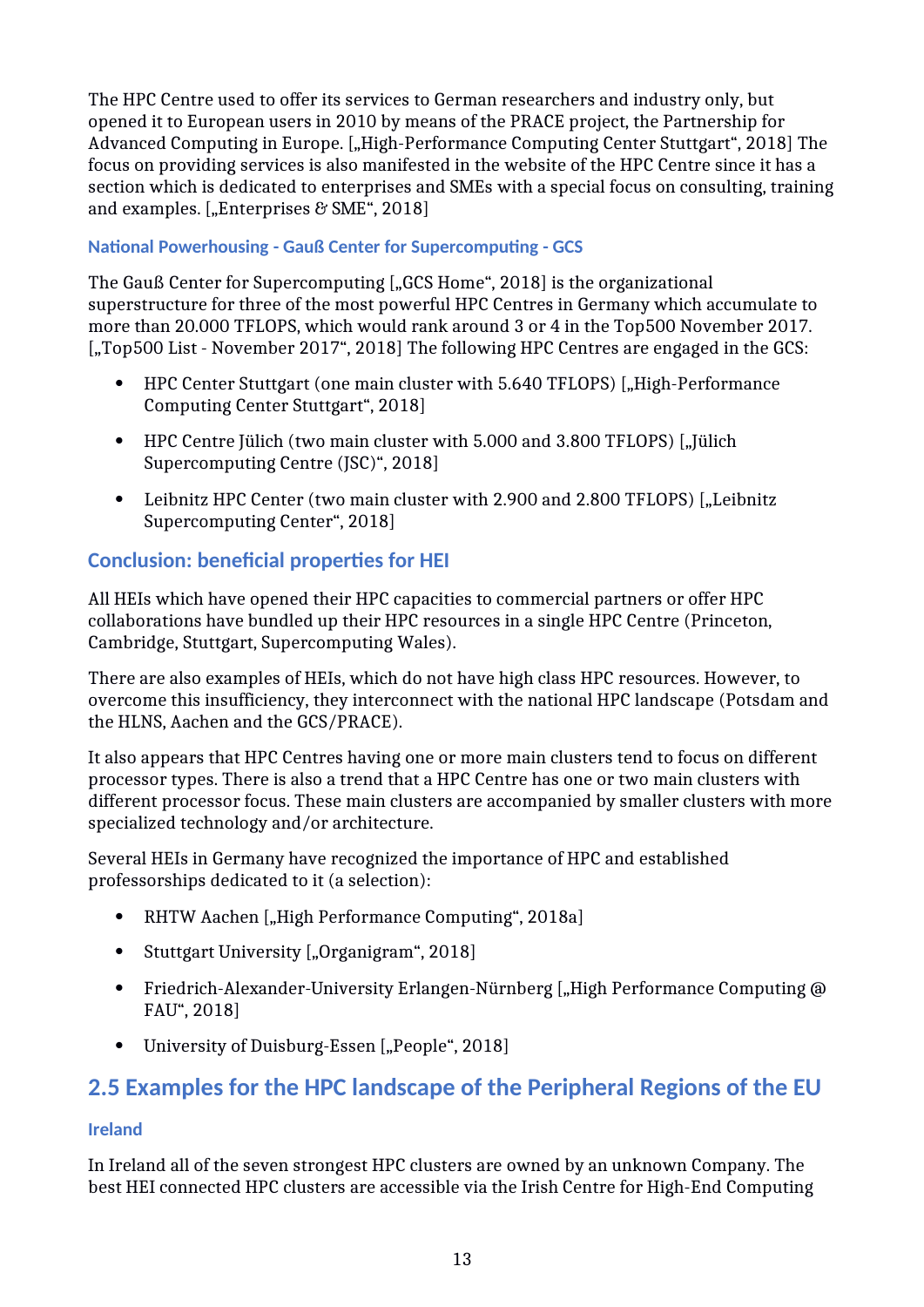["Irish Centre for High-End Computing | ICHEC", 2018], which is located both in Dublin (East) coast) and Galway (West coast). But the centre is facing problems of computational competitiveness: with only 147 TFLOPS, the FIONN main cluster was last ranked at 476 in June 2014 in the Top500. ["Fionn", 2018]["Top500 List - June 2014", 2018] Nevertheless, its replacement with over 660 TFLOPS, which is currently being built for 5.4 million euro, will not be enough to get the Irish Centre for High-End Computing back on the Top500 list. ["Top500 Supercomputers List Exposes Ireland's Continued Decline in Global Competitiveness", 2018]

In general, its services are provided exclusively for scientific parties. However, the centre also participated in the EU Sesamenet project ["SESAME Net", 2018], which aimed at connecting enterprises and SMEs with HPC competence centres, the Irish Centre for High-End Computing being one, too.

Apart from that, from the HEIs in the Southern region of Ireland, which is the SME\HPC region of interest, it is only the University College Cork (UCC) that has a pay service for its members to use a 48 CPU strong cluster. ["Research Cloud Infrastructure", 2018]

#### **Slovenia**

In Slovenia, the Faculty of Mechanical Engineering at the University of Ljubljana has established a HPC Centre. ["Visokozmogljivi računski sestav HPCFS", 2018] It is the Slovenian HPC partner of PRACE. ["ULFME – University of Ljubljana, Faculty of Mechanical Engineering", 2018]

However, Slovenia is the home of an advanced HPCaaS provider from the private sector, Arctur ["Arctur - Home", 2018], which offers access to a cluster from a Chinese vendor with several pre-installed environments. ["Arctur - web store", 2018]

Moreover, the Institute Jožef Stefan (IJS ["Institute Jožef Stefan", 2018]) offers scientific access to several smaller clusters.

### **Romania**

The NCIT High Performance Computing Center of the Computer Science Department from the Faculty for Automatic Control and Computers at the University Politehnica of Bucharest offers access to several smaller clusters with different processor technologies. It also provides access to commercial parties. ["NCIT – Home", 2018]

There is also the HPC Centre at the Timisoara University ["HPC Center at UVT", 2018], which lacks in competitiveness as compared to the core regions. Its most powerful cluster has only 11.7 TFLOPS and is stated as being the fastest supercomputer of Romania. ["BlueGene/P", 2018] However, the university had problems achieving a satisfactory level of operation grade. ["Supercomputer, folosit la 30", 2014]

#### **Bulgaria**

The Institute of Information and Communication Technologies (IICT) at the Bulgarian Academy of Sciences has a reasonably strong cluster ["Supercomputer System Avitohol at IICT-BAS", 2018], which was last on rank 389 of the November 2015 TOP500. ["Top500 List -November 2015", 2018] The University also participated in the Sesamenet project to couple HPC competence centres with SMEs.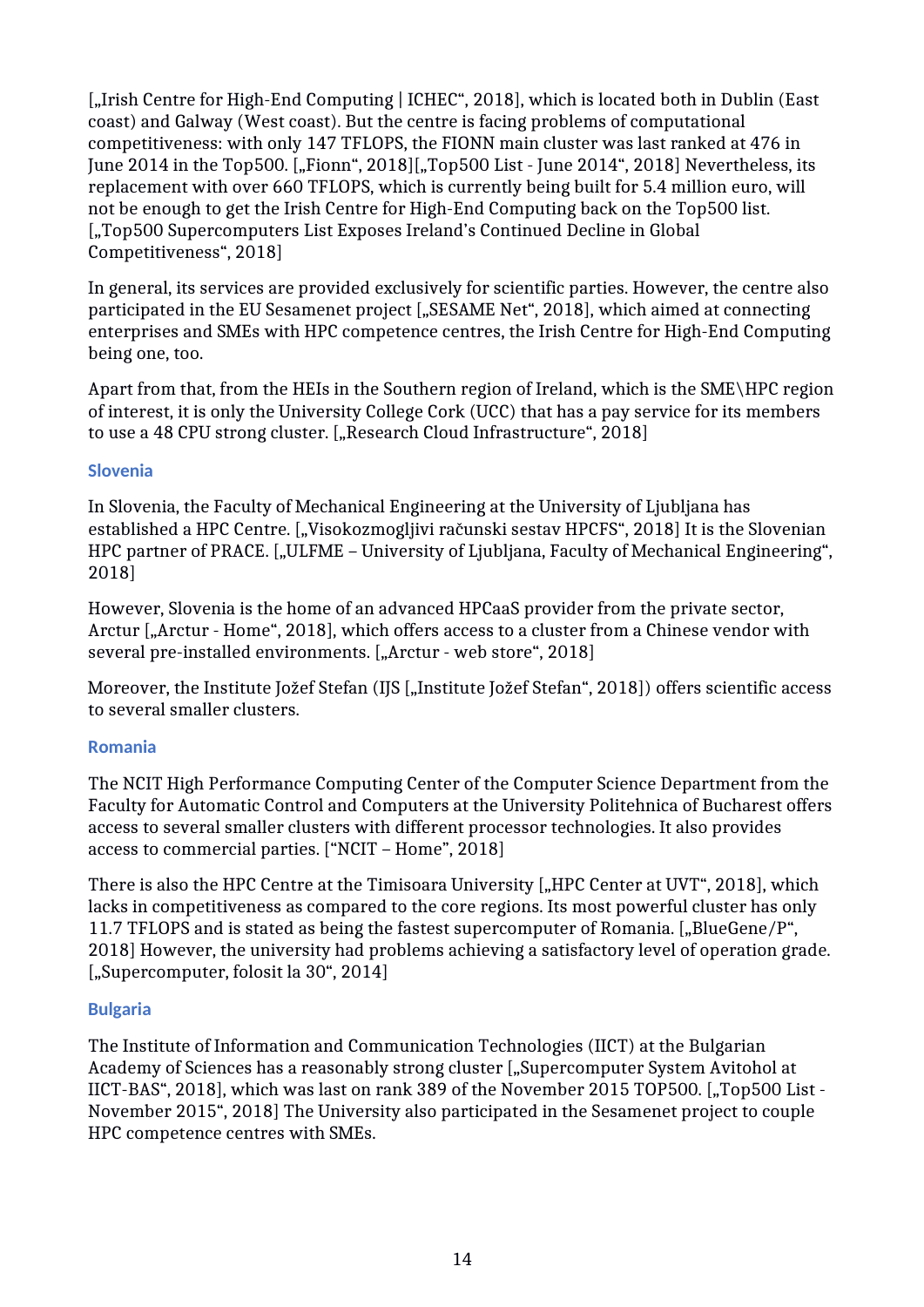## <span id="page-14-0"></span>**3. SMEs - Present and Future**

## <span id="page-14-1"></span>**3.1 Usage Scenarios for HPC**

The possible usage scenarios for HPC resources cover a wide range of topics. Already in 1989, Dr. Sheryl Handler indicated the range of possible topics: *"Supercomputers [...] shrink oceans, zoom in on molecules, slow down physics, and fastforward climates".* [BROWN u. a., 2000 p. 254] The wide range of usage scenarios contributes to making HPC a desired instrument for a wide range of industrial applications. This is of interest for many enterprises and especially SMEs, too. However, in general, they cannot afford high HPC expertise and capacities in-house.

Main areas of recent HPC usage

**Grand Challenges (Basic Research)**

- Decoding of genomes ["Whole-Genome Sequencing Simulated on Supercomputers", 2018]
- Global Climate Changes ["Earth Simulator", 2018]
- Biological Macro molecules *"Automated data acquisition on a high-end microscope can yield several terabytes of images every day, and processing times may run into hundred thousands of computing core hours per data set. To avoid buying and maintaining costly high-performance computing infrastructure, alternative solutions such as cloud computing and implementation of image processing algorithms on cheaper graphical processing units (GPUs) are being explored."* [FERNANDEZ-LEIRO & SCHERES, 2016]

#### **IT Infrastructure**

- Data Mining [GROSSMAN & GU, 2008]
- Machine Learning [CATANZA, 2015]: the quality of Machine Learning often depends on model size and data size because:
	- Bigger models are usually better.
	- More data is usually better.
	- With HPC both aspects can be increased.

#### **Product development**

- Fluid mechanics [LAWSON u. a., 2012]
- Drug design [LIU u. a., 2016]
- Chip design [KRISHNAPURA u. a., 2013]
- Computer-aided design (CAD): The working time of product engineers and designers can be used more effectively as simulations become more realistic/adequate and in a real-time manner. [HPC-COUNCIL slide 11] In this case:
	- (Realtime) simulation of product design
	- (Realtime) simulation of product physics, including
		- Crash tests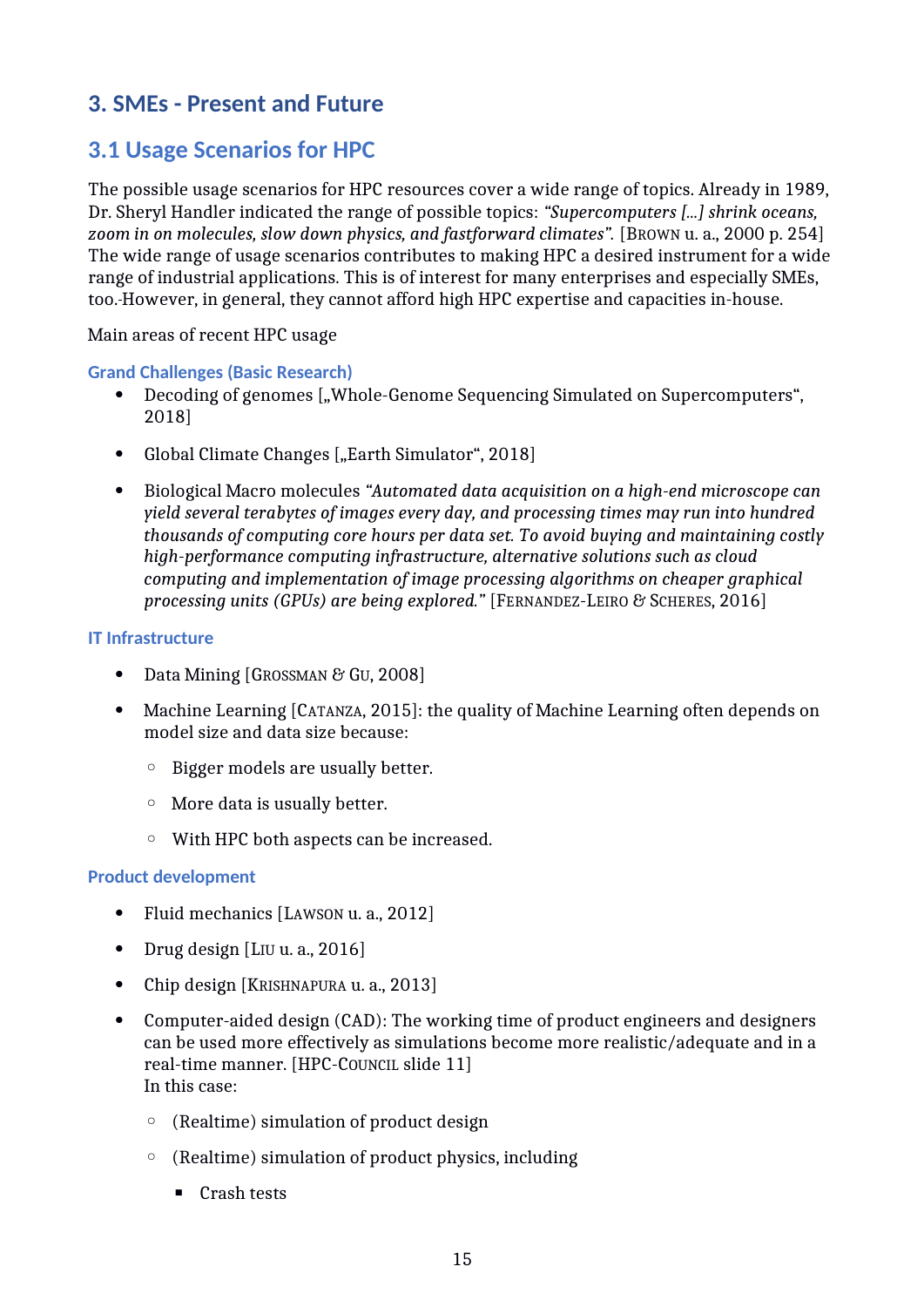- $\blacksquare$  metal casting
- material minimization while meeting the same physical product goals

become tasks also requiring HPC resources.

### **Virtual Reality**

- Rendering ["HPC as a Service for High Performance Video Rendering", 2018]
- Virtual/Augmented Reality (one of the biggest German HPC Centres, the HLRS, has a tab on its website for these services ["Visualization", 2018])

## <span id="page-15-0"></span>**Conclusion: applicability of HPC for SME**

While the grand challenges like simulating the global climate and processing the data of the worlds best microscopes might still not be in the range of uses for SMEs, *"Many SMEs rely on modelling and simulation for their business and could benefit from access to HPC."* ["How using HPC can help businesses compete in today's world", 2018] The progress in computational fluid dynamics and physical and mechanical simulations and the ways, in which these models can be applied through the use of HPC resources, provide a possible strategic advantage for any SME, which develops new products, special machines, special machine parts or is involved in forecasting developments in causality environments. In Addition, the recent trend to apply Machine Learning to a wide range of problems will step up to these possible advantages.

SMEs which are not interested or not aware of the possibility to make use of HPC will have competitive disadvantages as compared to SMEs, which apply HPC. Moreover, this gap becomes even more apparent especially when comparing the peripheral regions with the central regions of the technology landscape in the EU, which makes the necessity to close the gap in HPC expertise and capacity an urgent matter.

## <span id="page-15-1"></span>**3.2 Successful SME Examples**

SMEs do not have the financial capacities to run their own HPC Cluster. Additionally, SMEs cannot afford to teach an employee over years how to use HPC. To provide both, expertise and capacity, to SMEs is often referred to as "HPC as a Service" (HPCaaS).

The diversity of HPCaaS was researched as a side product of the Fortissimo project, which is funded by the EU. ["The Fortissimo Marketplace", 2018] The project created a marketplace, which unites the experts to find the right solution for a demanded task and the HPC-providers fit that task. This way, it is a one-stop-shop for the demands of enterprises and SMEs, which are often related to modelling and simulation. Fortissimo presents 55 success stories on their website of which 5 are named here to represent the diversity of their portfolio.<sup>[2](#page-15-3)</sup>

## <span id="page-15-2"></span>**Alstom Ferroviara**

Alstom Ferroviara is the Italian branch of the multinational Alstom Transport company specializing in the railway sector. With the help of Fortissimo it created a new HPC based diagnosis monitoring tool to predict maintenance needs for turnouts, one of the basic and crucial parts of the railway infrastructure. This new system was developed faster with HPC and will probably save 280k euro per year. ["Alstom Ferroviara", 2018]

<span id="page-15-3"></span><sup>2 12</sup> It shall be noted, however, that Fortissimo does not state how many of the application experiments were done after the project time ended (within project time it had been 53) and how many of them did not have a successful outcome. Based on the success-story-urls there have been at least 713 stories on the whole. Moreover, two of the success stories are about the same SME, Koenigsegg, without stating what exactly the difference is, besides changed HPC partners.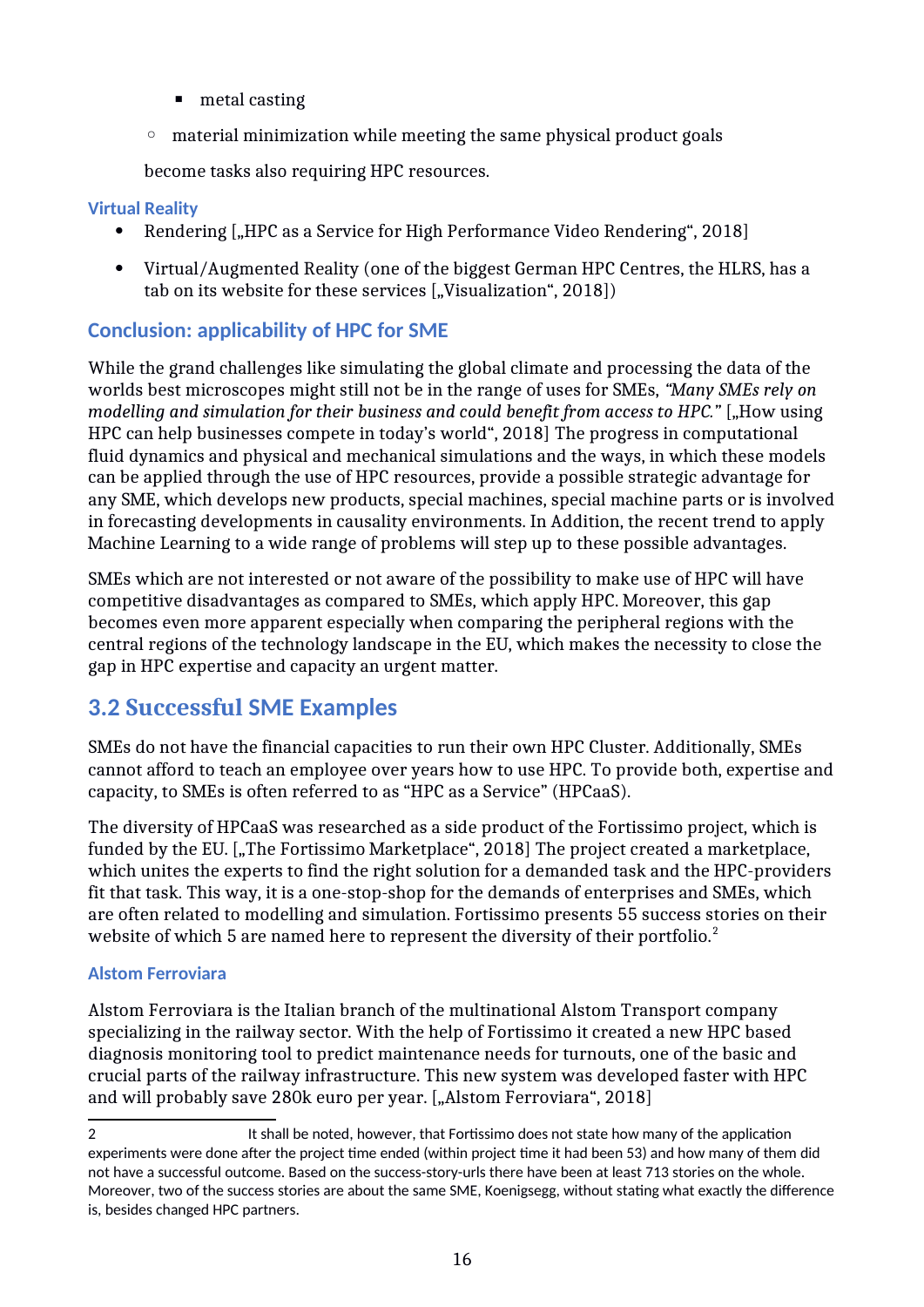### <span id="page-16-1"></span>**EnginSoft**

EnginSoft is an Italian SME and specialized in the development and production of centrifugal pumps. Since Simulation became cheaper than physical experiments the accuracy of the simulation is highly important. The use of HPC resources and consulting services provided by a Fortissimo vendor resulted in speeding up the design and optimization process by a factor of 4 to 6 times.  $[$ "EnginSoft", 2018]

#### <span id="page-16-2"></span>**Koenigsegg**

Koenigsegg is a Swedish car producing SME for very special and limited sport cars. It is therefore in need of extensive air flow testing for each new model. *"Using HPC allowed Koenigsegg to avoid wind tunnel testing altogether in the development of their new 'megacar', the One:1. Using Fortissimo's services contributed not only to a reduction in Koenigsegg's costs, but also allowed the car to be brought to market quicker than expected through a 30% reduction in time-to-market compared with previous cars."* ["How using HPC can help businesses compete in today's world", 2018]

#### <span id="page-16-3"></span>**Numtech**

Numtech is a French SME specialized in air-quality and meteorological simulations. With the help of Fortissimo partners they successfully applied their expertise to new software tools which are able to forecast air-quality up to city-scale. ["Numtech", 2018]

#### <span id="page-16-0"></span>**Oxolutia**

Oxolutia is a Spanish high technology SME and a *"spin-off company derived from the Institute of Materials Science of Barcelona (ICMAB)".* ["About Us", 2018] It successfully uses an advanced physical simulation of material properties under mechanical stress and electromagnetic influences to develop new High-temperature superconductors for the industry. ["Oxolutia", 2018]

## <span id="page-16-4"></span>**3.3 Perspectives for Peripheral Regions**

The diversity shown by the areas of HPC application and the examples of successful linkage between SMEs and international HPC providers, through the Fortissimo project, demonstrates the benefits of using HPCaaS. It also highlights the fact that SMEs in peripheral regions can also use HPC successfully to gain competitive advantage. This would help to face the widening advantage gap between SMEs using (more probable in the central EU regions) and not using HPC (more probable in the peripheral regions), which Fortissimo does in some aspects.

However, the Fortissimo project does not focus on the differences between peripheral and central regions, rather it focuses on providing HPC expertise, capacity and capability to SMEs regardless of their location. But in order to take advantage of this opportunity, SMEs must be made aware of HPC and the potential advantages it brings to their businesses. In particular, SMEs located in peripheral regions generally do not have the resources to have their own HPC facilities, therefore they must rely on engaging with HPCaaS providers based in technology centres. To test and start a pure HPCaaS environment the EU has already completed one Fortissimo project ["The Fortissimo Marketplace", 2018] and started two programmes (Sesamenet ["SESAME Net", 2018] and Fortissimo 2 ["The Fortissimo 2 Project", 2018]) within the frame of Erasmus+.

The purpose of the SME/HPC project is to raise the awareness and application of HPC and HPCaaS to peripheral regions. That also includes the evaluation of the HEI in peripheral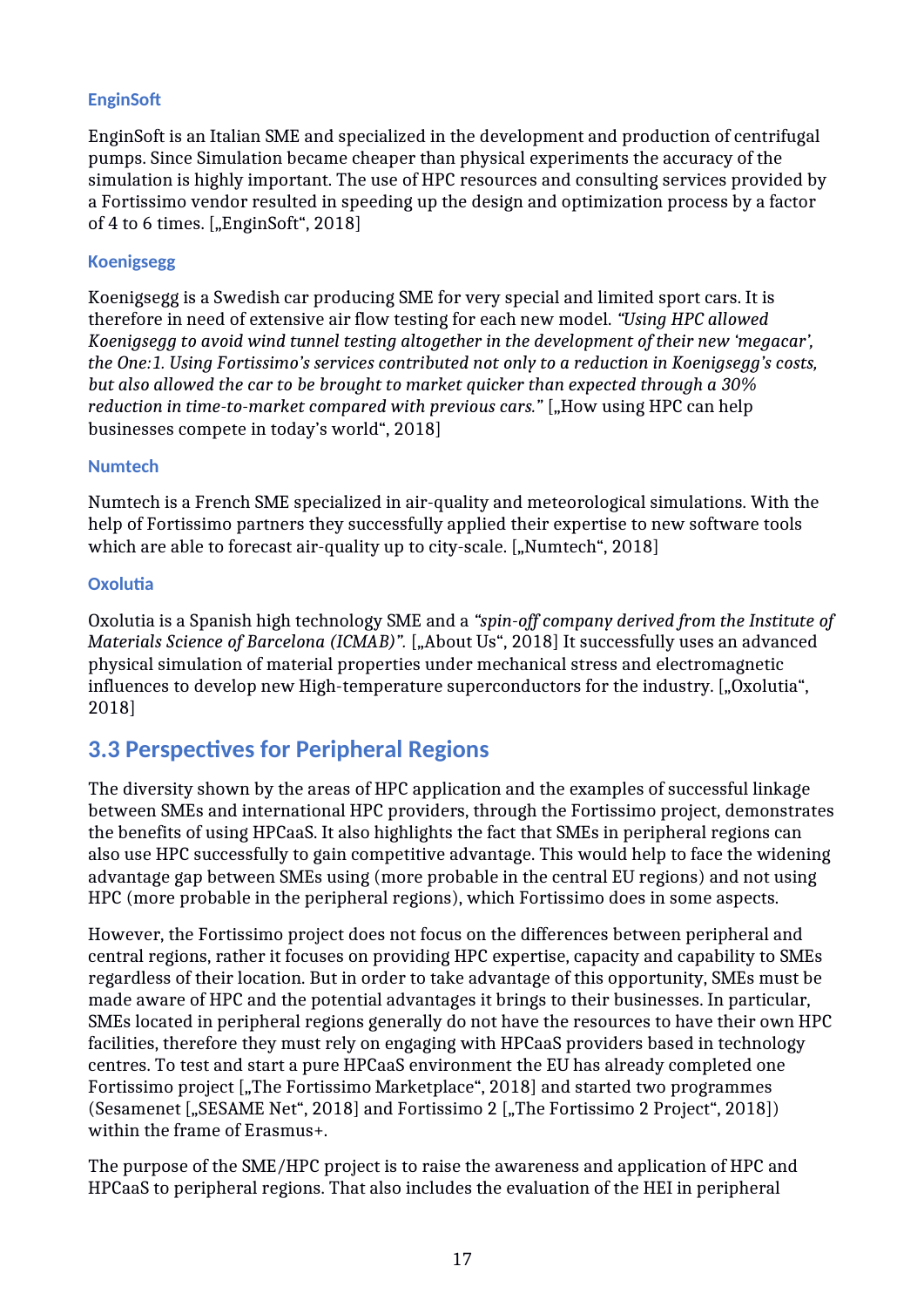regions regarding HPC and HPCaaS. It will be of major benefit and competitive advantage to peripheral regions if they can generate HPC knowledge, expertise, capacity and capability within their region. That supports the emergence of HPCaaS providers and SMEs using HPC or HPCaaS in their specific region at the same time. A source of HPC knowledge and expertise for those SMEs is the HEI(s) that exist in a given region. Therefore, these HEIs need to have the capacity and capability to transfer knowledge about HPC and its application to SMEs within their regions.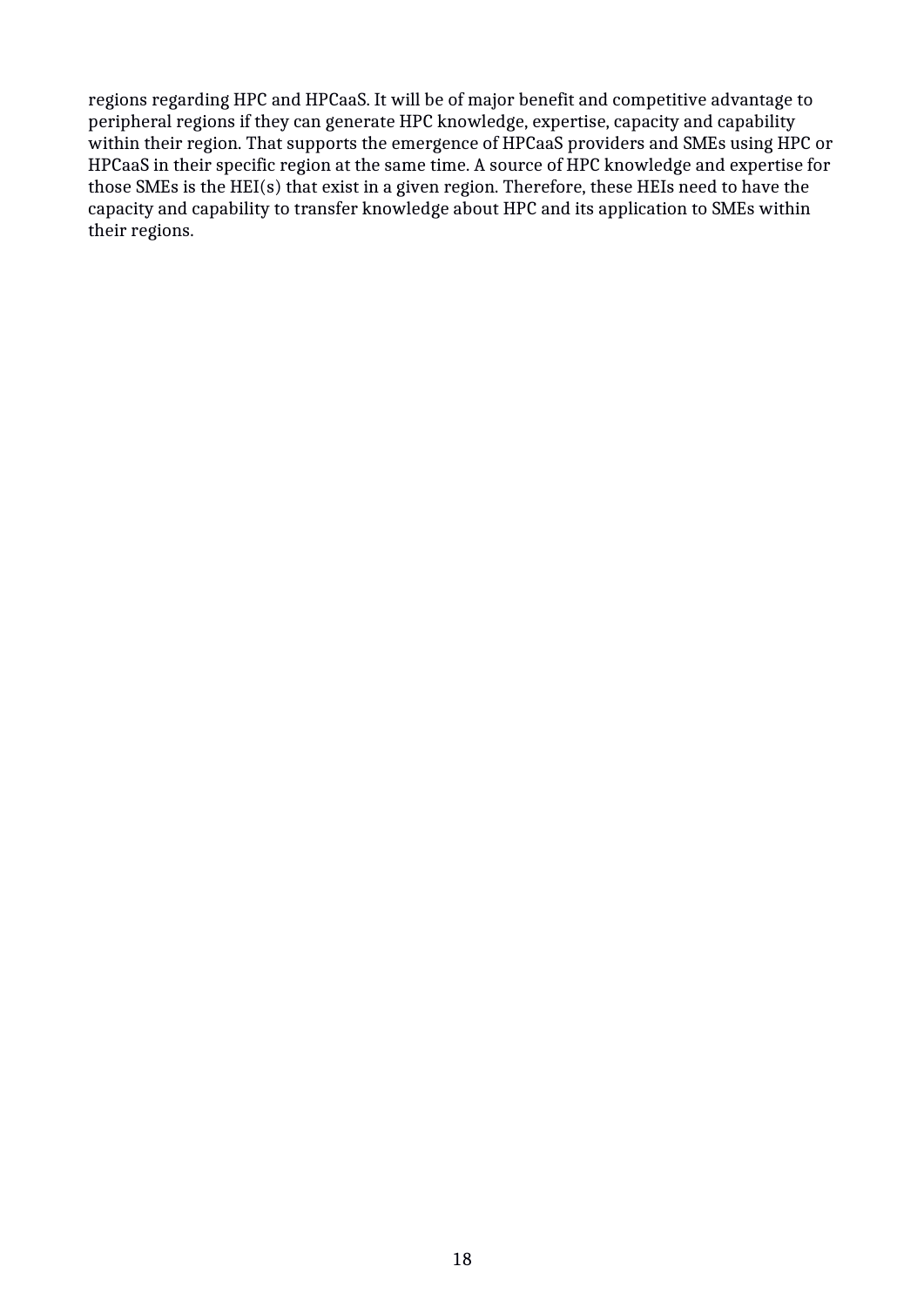# <span id="page-18-0"></span>**4. References**

## <span id="page-18-1"></span>**Books and Articles**

BROWN, MAXINE D. ; DEFANTI, TOM ; KESSELMAN, CARL ; OPPELSTRUP, JESPER ; PRIOL, THIERRY ; SJÖDIN, KARL-EINAR: The Grid: What's Really Going On? In: ENGQUIST, B. ; JOHNSSON, L. ; HAMMILL, M. ; SHORT, F. [Hrsg.]: *Simulation and Visualization on the Grid*. Berlin, Heidelberg : Springer Berlin Heidelberg, 2000 — ISBN [978-3-642-57313-2,](https://worldcat.org/isbn/978-3-642-57313-2) S. 254–270

CATANZA, BRYAN: HPC: Powering Deep Learning, 2015 – Maßstab

FERNANDEZ-LEIRO, RAFAEL ; SCHERES, SJORS HW: Unravelling the structures of biological macromolecules by cryo-EM. In: *Nature* Bd. 537, Europe PMC Funders [2016], Nr. 7620, S. 339

GROSSMAN, ROBERT ; GU, YUNHONG: Data mining using high performance data clouds: experimental studies using sector and sphere. In: *Proceedings of the 14th ACM SIGKDD international conference on Knowledge discovery and data mining* : ACM, 2008, S. 920–927

HENNESSY, JOHN L. ; PATTERSON, DAVID A.: *Computer architecture: a quantitative approach*. Fourth Edition. : Elsevier, 2006 – Maßstab

HPC-COUNCIL: Introduction to High - Performance Computin, – Maßstab

KRISHNAPURA, SHESHA ; ENGINEER, SENIOR PRINCIPAL ; TANG, IT TY ; LAL, IT VIPUL ; NALLAPA, IT RAJU; AUSTIN, IT DOUG; ACHUTHAN, SHAJI: High-Performance Computing For Silicon Design. In: *Proceedings of Electronic Design Process (EDP) Symposium*, 2013

LAWSON, SJ ; WOODGATE, M ; STEIJL, R ; BARAKOS, GN: High performance computing for challenging problems in computational fluid dynamics. In: *Progress in Aerospace Sciences* Bd. 52, Elsevier [2012], S. 19–29

LIU, TINGTING ; LU, DONG ; ZHANG, HAO ; ZHENG, MINGYUE ; YANG, HUAIYU ; XU, YECHUN ; LUO, CHENG ; ZHU, WEILIANG ; U. A.: Applying high-performance computing in drug discovery and molecular simulation. In: *National Science Review* Bd. 3, Oxford University Press [2016], Nr. 1, S. 49–63

ZASPEL, PETER ; GRIEBEL, MICHAEL: Massively parallel fluid simulations on amazon's hpc cloud. In: *Network Cloud Computing and Applications (NCCA), 2011 First International Symposium on* : IEEE, 2011, S. 73–78

## <span id="page-18-2"></span> **Internet Resources**

*About Center*. URL [https://hpc.sjtu.edu.cn/index/About\\_Center.htm.](https://hpc.sjtu.edu.cn/index/About_Center.htm) - last visited 21. June 2018

*About facilities: Keeping Princeton's campus beautiful today, tomorrow, and every time you return.* URL [https://facilities.princeton.edu/about-us.](https://facilities.princeton.edu/about-us) - last visited 21. June 2018

*About Supercomputing Wales*. URL [https://www.supercomputing.wales/about/.](https://www.supercomputing.wales/about/) - last visited 22. June 2018

*About Us*. URL [http://www.oxolutia.com/about-us/.](http://www.oxolutia.com/about-us/) - last visited 27. June 2018

*Alstom Ferroviara. Success Stories*. URL [http://www.fortissimo-project.eu/experiments/713.](http://www.fortissimo-project.eu/experiments/713) last visited 27. June 2018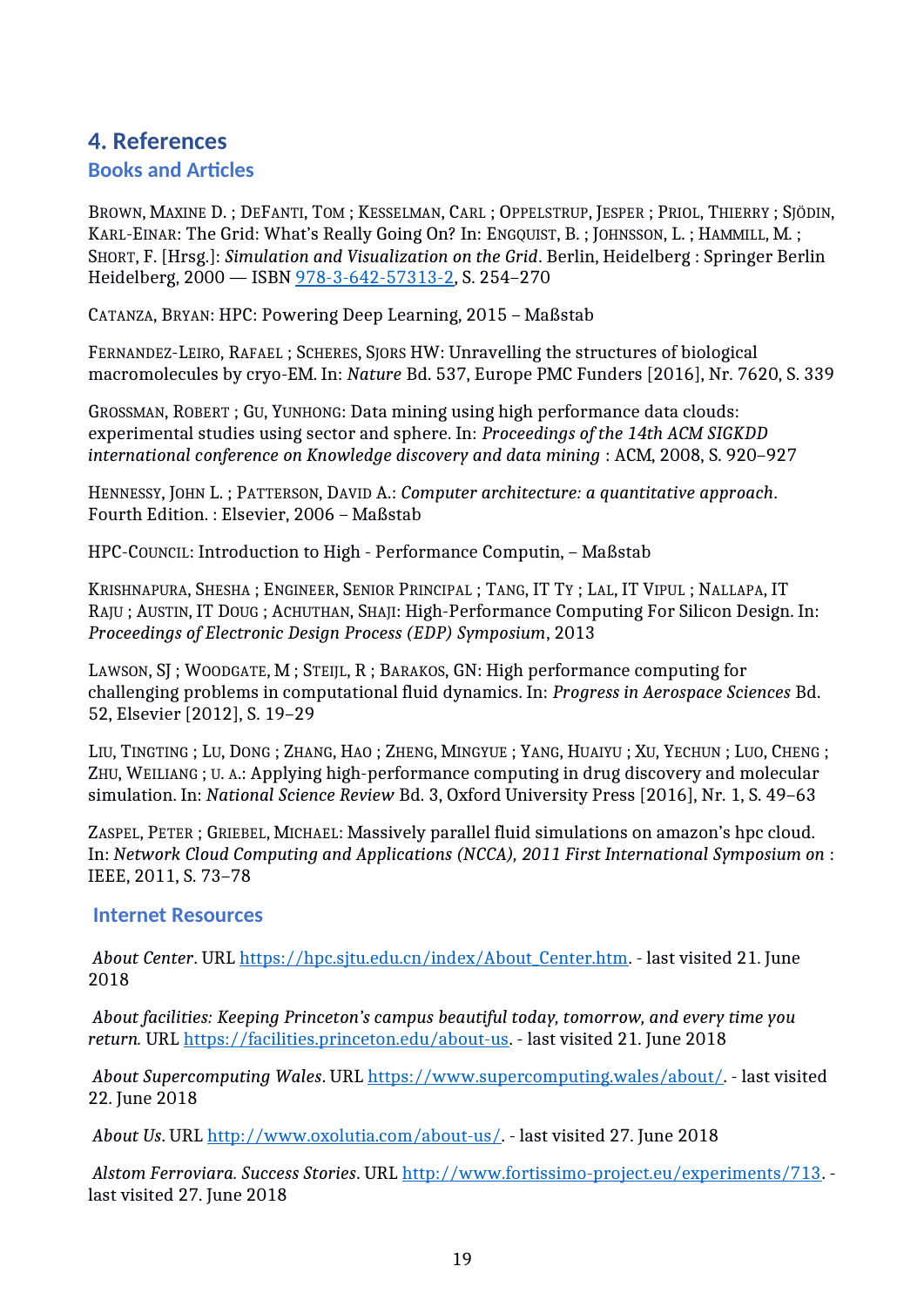*Amazon Web Services*. URL [https://aws.amazon.com/.](https://aws.amazon.com/) - last visited 25. June 2018

*Arctur - Home*. URL [https://www.arctur.si/.](https://www.arctur.si/) - last visited 22. June 2018

*Arctur - web store*. URL [https://www.arctur.si/arctur-web-store/hpc/.](https://www.arctur.si/arctur-web-store/hpc/) - last visited 22. June 2018

*Arctur. partners*. URL [http://www.fortissimo-project.eu/partners/arctur.](http://www.fortissimo-project.eu/partners/arctur) - last visited 21. June 2018

*Beschaffung eines HPC-Systems für die Technischen Universität Berlin: Referenznummer der Bekanntmachung: OV-127-17*. URL

[https://ausschreibungen-deutschland.de/412160\\_Beschaffung\\_eines\\_HPC-](https://ausschreibungen-deutschland.de/412160_Beschaffung_eines_HPC-Systems_fuer_die_Technischen_Universitaet_Berlin_2018_Berlin)Systems fuer die Technischen Universitaet Berlin 2018 Berlin. - last visited 21. June 2018

*BlueGene/P*. URL [http://hpc.uvt.ro/infrastructure/bluegenep/.](http://hpc.uvt.ro/infrastructure/bluegenep/) - last visited 26. June 2018

*Cambridge Service for Data Driven Discovery*. URL [https://www.csd3.cam.ac.uk/.](https://www.csd3.cam.ac.uk/) - last visited 21. June 2018

*Cluster Hardware Information. Center of High Performance Computing*. URL [https://hpc.sjtu.edu.cn/info/1011/1559.htm.](https://hpc.sjtu.edu.cn/info/1011/1559.htm) - last visited 26. June 2018

*Communication from the Commission — Framework for State aid for research and development and innovation*. URL [https://eur-lex.europa.eu/legal-content/EN/ALL/?](https://eur-lex.europa.eu/legal-content/EN/ALL/?uri=CELEX:52014XC0627(01)) [uri=CELEX:52014XC0627\(01\).](https://eur-lex.europa.eu/legal-content/EN/ALL/?uri=CELEX:52014XC0627(01)) - last visited 25. June 2018

*Current Projects. Dept. of Computer Engineering and Microelectronics Embedded Systems Architecture*. URL [https://www.aes.tu-berlin.de/menue/research/projects/.](https://www.aes.tu-berlin.de/menue/research/projects/) - last visited 21. June 2018

*Cycle Computing accelerates innovation by providing simple, managed access to Big Compute.* URL [https://cyclecomputing.com/.](https://cyclecomputing.com/) - last visited 22. June 2018

*Earth Simulator*. URL https://en.wikipedia.org/wiki/Earth Simulator. - last visited 22. June 2018

*EnginSoft. Success Stories*. URL [http://www.fortissimo-project.eu/experiments/418.](http://www.fortissimo-project.eu/experiments/418) - last visited 22. June 2018

*Enterprises & SME. Solutions & Services*. URL [https://www.hlrs.de/de/solutions-services/enterprises-sme/.](https://www.hlrs.de/de/solutions-services/enterprises-sme/) - last visited 22. June 2018

*Fionn*. URL [https://www.ichec.ie/about/infrastructure/fionn.](https://www.ichec.ie/about/infrastructure/fionn) - last visited 22. June 2018

*GCS Home*. URL [http://www.gauss-centre.eu/gauss-centre/EN/Home/home\\_node.html.](http://www.gauss-centre.eu/gauss-centre/EN/Home/home_node.html) - last visited 22. June 2018

*GCS Organization*. URL

[http://www.gauss-centre.eu/gauss-centre/EN/AboutGCS/Organization/organization\\_node.h](http://www.gauss-centre.eu/gauss-centre/EN/AboutGCS/Organization/organization_node.html) [tml.](http://www.gauss-centre.eu/gauss-centre/EN/AboutGCS/Organization/organization_node.html) - last visited 21. June 2018

*Hardware - Sophisticated technologies in interaction. HPC-Hardware within the Gauß-Allianz*. URL [https://gauss-allianz.de/en/article/hardware.](https://gauss-allianz.de/en/article/hardware) - last visited 21. June 2018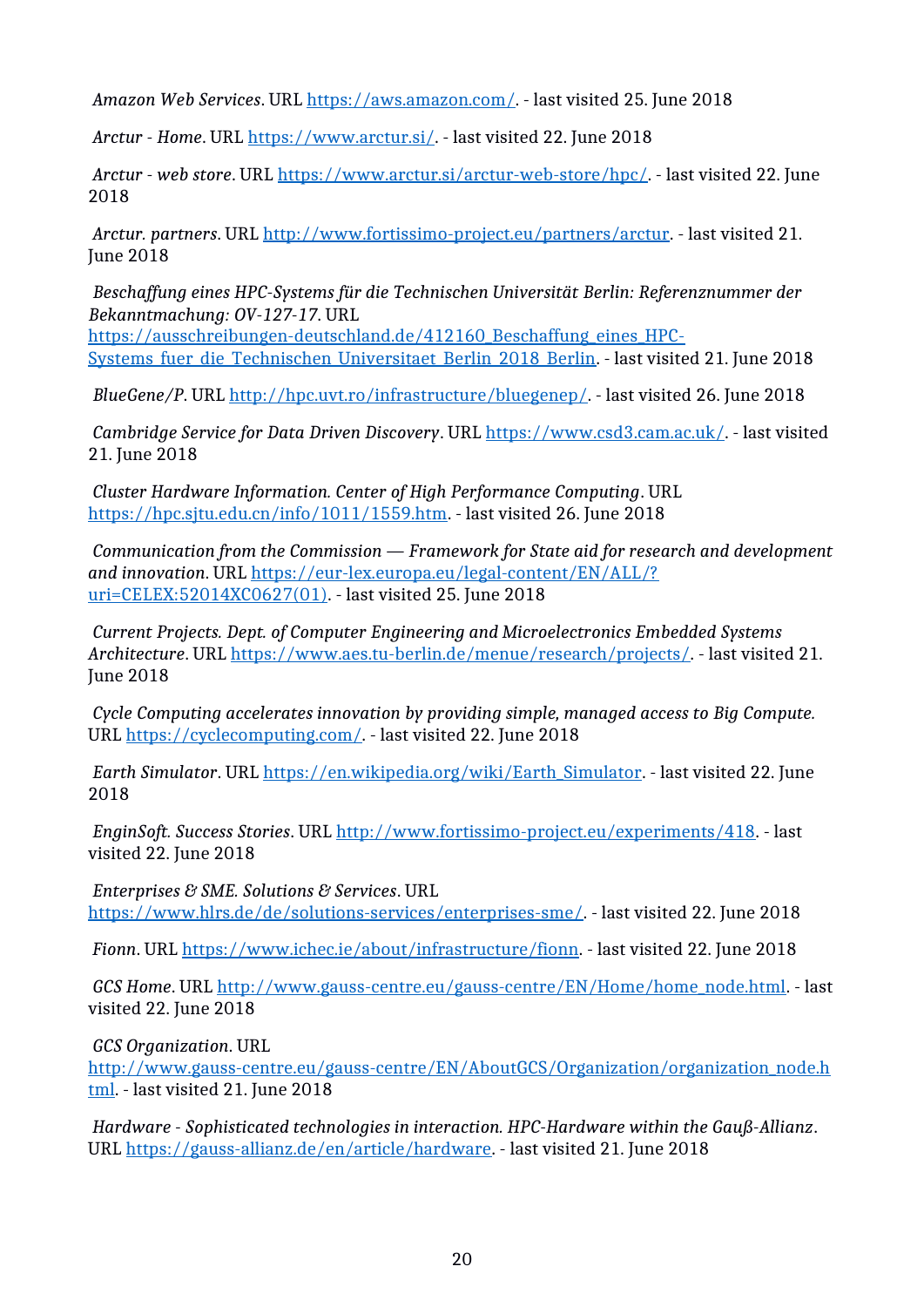*Hardware and user environment. HPC Cluster Dirac*. URL

[https://www.helmholtz-berlin.de/zentrum/locations/it/dienste/dirac/hw\\_en.html.](https://www.helmholtz-berlin.de/zentrum/locations/it/dienste/dirac/hw_en.html) - last visited 21. June 2018

*High Performance Computing*. URL [http://www.i12.rwth-aachen.de/cms/Lehrstuhl-fuer-](http://www.i12.rwth-aachen.de/cms/Lehrstuhl-fuer-Informatik/Forschung/Forschungsschwerpunkte/~minq/Lehrstuhl-fuer-Hochleistungsrechnen/?lidx=1)[Informatik/Forschung/Forschungsschwerpunkte/~minq/Lehrstuhl-fuer-](http://www.i12.rwth-aachen.de/cms/Lehrstuhl-fuer-Informatik/Forschung/Forschungsschwerpunkte/~minq/Lehrstuhl-fuer-Hochleistungsrechnen/?lidx=1)[Hochleistungsrechnen/?lidx=1.](http://www.i12.rwth-aachen.de/cms/Lehrstuhl-fuer-Informatik/Forschung/Forschungsschwerpunkte/~minq/Lehrstuhl-fuer-Hochleistungsrechnen/?lidx=1) - last visited -22. June 2018a-

*High Performance Computing (HPC)*. URL [https://www.uni-potsdam.de/de/zim/angebote](https://www.uni-potsdam.de/de/zim/angebote-loesungen/hpc.html)[loesungen/hpc.html.](https://www.uni-potsdam.de/de/zim/angebote-loesungen/hpc.html) - last visited 22. June 2018-

*High Performance Computing (HPC) Applications*. URL [https://www.onestopsystems.com/.](https://www.onestopsystems.com/) last visited 22. June 2018

*High Performance Computing @ FAU: Professorship for High Performance Computing & HPC group of RRZE*. URL [https://hpc.fau.de/.](https://hpc.fau.de/) - last visited 22 June 2018

*High Performance Computing. Lectures*. URL [http://www.i12.rwth-aachen.de/go/id/noam/lidx/1.](http://www.i12.rwth-aachen.de/go/id/noam/lidx/1) - last visited -21. June 2018b-

*High-Performance Computing Center Stuttgart. About us*. URL [https://www.hlrs.de/about-us/.](https://www.hlrs.de/about-us/) - last visited 22. June 2018

*High-Performance Computing Research Center*. URL [https://researchcomputing.princeton.edu/computational-hardware/hpcrc.](https://researchcomputing.princeton.edu/computational-hardware/hpcrc) - last visited 26. June 2018

*High-Performance Computing. Research*. URL [http://ee.princeton.edu/research/high](http://ee.princeton.edu/research/high-performance-computing)[performance-computing.](http://ee.princeton.edu/research/high-performance-computing) - last visited 21. June 2018

*How using HPC can help businesses compete in today's world*. URL [https://ec.europa.eu/digital-single-market/en/blog/how-using-hpc-can-help-businesses](https://ec.europa.eu/digital-single-market/en/blog/how-using-hpc-can-help-businesses-compete-todays-world)[compete-todays-world.](https://ec.europa.eu/digital-single-market/en/blog/how-using-hpc-can-help-businesses-compete-todays-world) - last visited 22. June 2018

*HPC as a Service*. URL [https://www.onestopsystems.com/HPCaaS.](https://www.onestopsystems.com/HPCaaS) - last visited 22. June 2018

*HPC as a Service for High Performance Video Rendering*. URL [https://insidehpc.com/2017/05/hpc-service-high-performance-video-rendering/.](https://insidehpc.com/2017/05/hpc-service-high-performance-video-rendering/) - last visited 22. June 2018

*HPC Center at UVT*. URL [http://hpc.uvt.ro/.](http://hpc.uvt.ro/) - last visited 26 June 2018

*HPC Map*. URL [https://gauss-allianz.de/en/organization\\_map.](https://gauss-allianz.de/en/organization_map) - last visited 21. June 2018

*HPC Service Overview*. URL [https://www.pik-potsdam.de/services/it/hpc.](https://www.pik-potsdam.de/services/it/hpc) - last visited 22. June 2018

*Infrastructure. Dept. of Computer Engineering and Microelectronics - Robotics and Biology Laboratory*. URL [https://www.robotics.tu-berlin.de/menue/infrastructure/parameter/de/](https://www.robotics.tu-berlin.de/menue/infrastructure/parameter/de/#c732850) [#c732850.](https://www.robotics.tu-berlin.de/menue/infrastructure/parameter/de/#c732850) - last visited 21. June 2018

*Institute Jožef Stefan*. URL [https://www.ijs.si/ijsw/V001/JSI.](https://www.ijs.si/ijsw/V001/JSI) - last visited 22. June 2018

*Institute of Mathematics - Computeserver*. URL [https://www.math.tu-berlin.de/iuk/computeserver/hardware/hardwareuebersicht/](https://www.math.tu-berlin.de/iuk/computeserver/hardware/hardwareuebersicht/parameter/en/) [parameter/en/.](https://www.math.tu-berlin.de/iuk/computeserver/hardware/hardwareuebersicht/parameter/en/) - last visited 21. June 2018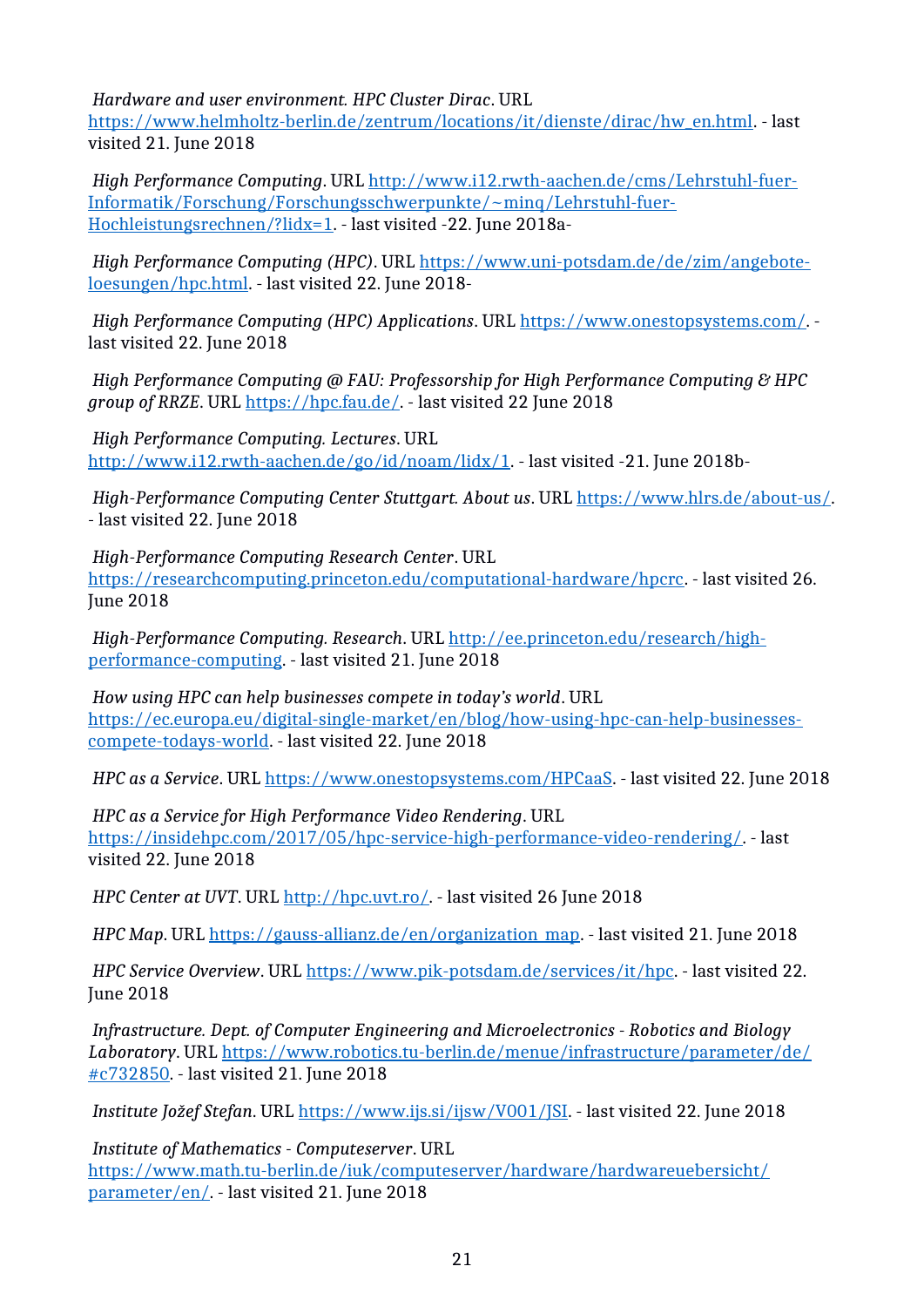*Irish Centre for High-End Computing | ICHEC*. URL [https://www.ichec.ie/.](https://www.ichec.ie/) - last visited 22. June 2018

*Jülich Supercomputing Centre (JSC)*. URL

[http://www.fz-juelich.de/ias/jsc/EN/Home/home\\_node.html;jsessionid=B641FEFD6A303D](http://www.fz-juelich.de/ias/jsc/EN/Home/home_node.html;jsessionid=B641FEFD6A303DAB7041BA21FBBE2EBB) [AB7041BA21FBBE2EBB.](http://www.fz-juelich.de/ias/jsc/EN/Home/home_node.html;jsessionid=B641FEFD6A303DAB7041BA21FBBE2EBB) - last visited 22. June 2018

*Leibnitz Supercomputing Center*. URL [https://www.lrz.de/english/.](https://www.lrz.de/english/) - last visited 22. June 2018

*Microsoft acquires Cycle Computing to accelerate Big Computing in the cloud*. URL [https://blogs.microsoft.com/blog/2017/08/15/microsoft-acquires-cycle-computing](https://blogs.microsoft.com/blog/2017/08/15/microsoft-acquires-cycle-computing-accelerate-big-computing-cloud/)[accelerate-big-computing-cloud/.](https://blogs.microsoft.com/blog/2017/08/15/microsoft-acquires-cycle-computing-accelerate-big-computing-cloud/) - last visited 22. June 2018

*Mitglieder*. URL [https://www.zki.de/ueber-den-zki/mitglieder/.](https://www.zki.de/ueber-den-zki/mitglieder/) - last visited 21. June 2018

*Module: Parallel Systems*. URL [https://www.eecs.tu-berlin.de/fileadmin/f4/fkIVdokumente/](https://www.eecs.tu-berlin.de/fileadmin/f4/fkIVdokumente/Module/archiv/ws1213/heiss/Parallel_Systems.pdf) [Module/archiv/ws1213/heiss/Parallel\\_Systems.pdf.](https://www.eecs.tu-berlin.de/fileadmin/f4/fkIVdokumente/Module/archiv/ws1213/heiss/Parallel_Systems.pdf) - last visited 21. June 2018

*NCIT – Home.* URL [http://cluster.grid.pub.ro/.](http://cluster.grid.pub.ro/) - last visited 22. June 2018

*Numtech. Success Stories*. URL [http://www.fortissimo-project.eu/experiments/410.](http://www.fortissimo-project.eu/experiments/410) - last visited 27 June 2018

*NVIDIA TITAN V*. URL [https://www.nvidia.co.uk/titan/titan-v/.](https://www.nvidia.co.uk/titan/titan-v/) - last visited 25. June 2018

*Organigram. About Us. Organization*. URL [https://www.hlrs.de/de/about-us/organization/organigram/.](https://www.hlrs.de/de/about-us/organization/organigram/) - last visited 22. June 2018

*Oxolutia. Success Stories*. URL [http://www.fortissimo-project.eu/experiments/521.](http://www.fortissimo-project.eu/experiments/521) - last visited 27. June 2018

*People*. URL [http://hpc.uni-due.de/people.html.](http://hpc.uni-due.de/people.html) - last visited 22. June 2018

*PRACE in a few words*. URL [http://www.prace-ri.eu/prace-in-a-few-words/.](http://www.prace-ri.eu/prace-in-a-few-words/) - last visited 21. June 2018

*ProfiT-HPC - Raising Awareness of HPC for Performance Engineering*. URL [https://www.l3s.de/en/projects/profithpc.](https://www.l3s.de/en/projects/profithpc) - last visited 22. June 2018

*Rechencluster des FG DMS. Institut für Land- und Seeverkehr (ILS) - Fachgebiet Dynamik Maritimer Systeme*. URL [https://www.dms.tu-berlin.de/menue/rechencluster/.](https://www.dms.tu-berlin.de/menue/rechencluster/) - last visited: 21. June 2018

*Research Cloud Infrastructure*. URL [https://www.ucc.ie/en/it/services/researchcloudinfrastructure/.](https://www.ucc.ie/en/it/services/researchcloudinfrastructure/) - last visited 26. June 2018

*SESAME Net*. URL [https://sesamenet.eu/.](https://sesamenet.eu/) - last visited 22. June 2018

*Statistics*. URL [https://top500.org/statistics/.](https://top500.org/statistics/) - last visited 22. June 2018

*Supercomputer, folosit la 30*. URL

[https://www.digi24.ro/regional/digi24-timisoara/supercomputer-folosit-la-30-din](https://www.digi24.ro/regional/digi24-timisoara/supercomputer-folosit-la-30-din-capacitate-uvt-nu-a-mediatizat-foarte-mult-existenta-si-potentialul-acestui-supercalculator-289779)[capacitate-uvt-nu-a-mediatizat-foarte-mult-existenta-si-potentialul-acestui-supercalculator-](https://www.digi24.ro/regional/digi24-timisoara/supercomputer-folosit-la-30-din-capacitate-uvt-nu-a-mediatizat-foarte-mult-existenta-si-potentialul-acestui-supercalculator-289779)[289779.](https://www.digi24.ro/regional/digi24-timisoara/supercomputer-folosit-la-30-din-capacitate-uvt-nu-a-mediatizat-foarte-mult-existenta-si-potentialul-acestui-supercalculator-289779) - last visited 26. June 2018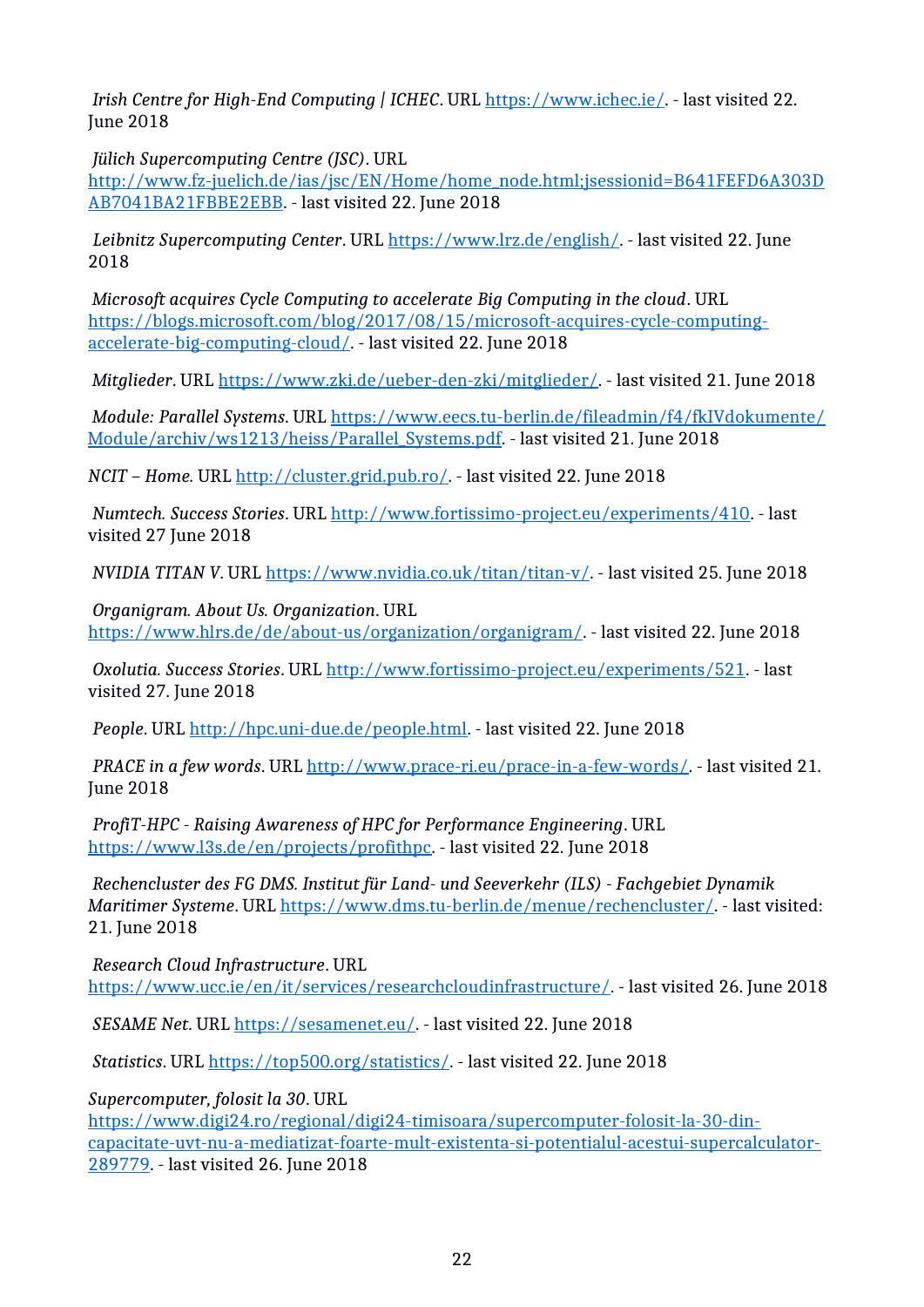*Supercomputer System Avitohol at IICT-BAS*. URL [http://www.iict.bas.bg/avitohol/index.html.](http://www.iict.bas.bg/avitohol/index.html) - last visited 26. June 2018

*The CSD3 Platform*. URL [https://www.csd3.cam.ac.uk/services/csd3-platform.](https://www.csd3.cam.ac.uk/services/csd3-platform) - last visited 26. June 2018

*The Fortissimo 2 Project*. URL [https://www.fortissimo-project.eu/about/fortissimo-2.](https://www.fortissimo-project.eu/about/fortissimo-2) - last visited 27. June 2018

*The Fortissimo Marketplace*. URL [http://www.fortissimo-project.eu/.](http://www.fortissimo-project.eu/) - last visited 21. June 2018

*The national supercomputing research facility for Wales*. URL [https://www.supercomputing.wales/.](https://www.supercomputing.wales/) - last visited 22. June 2018

*The Worlds most flexible and advanced High Performance Computing Service*. URL [https://advaniadc.com/.](https://advaniadc.com/) - last visited 22. June 2018

*Top500 - November 2011*. URL [https://top500.org/lists/2011/11/.](https://top500.org/lists/2011/11/) - last visited 25. June 2018

*Top500 List - June 2014*. URL [https://top500.org/list/2014/06/.](https://top500.org/list/2014/06/) - last visited 26. June 2018

*Top500 List - June 2015*. URL [https://top500.org/list/2015/06/.](https://top500.org/list/2015/06/) - last visited 25. June 2018

*Top500 List - November 2015*. URL [https://top500.org/list/2015/11/.](https://top500.org/list/2015/11/) - last visited 22. June 2018

*Top500 List - November 2017*. URL [https://top500.org/list/2017/11/.](https://top500.org/list/2017/11/) - last visited 21. June 2018

*Top500 Supercomputers List Exposes Ireland's Continued Decline in Global Competitiveness*. URL [https://www.ichec.ie/news/top500-supercomputers-list-exposes-irelands-continued](https://www.ichec.ie/news/top500-supercomputers-list-exposes-irelands-continued-decline-global-competitiveness)[decline-global-competitiveness.](https://www.ichec.ie/news/top500-supercomputers-list-exposes-irelands-continued-decline-global-competitiveness) - last visited 26. June 2018

*ULFME – University of Ljubljana, Faculty of Mechanical Engineering*. URL [http://www.prace](http://www.prace-ri.eu/slovenia/)[ri.eu/slovenia/.](http://www.prace-ri.eu/slovenia/) - last visited 22. June 2018

*Visokozmogljivi računski sestav HPCFS*. URL [http://hpc.fs.uni-lj.si/.](http://hpc.fs.uni-lj.si/) - last visited 22. June 2018

*Visualization. Solutions & Services. Service Portfolio. Visualization*. URL [https://www.hlrs.de/solutions-services/service-portfolio/visualization/.](https://www.hlrs.de/solutions-services/service-portfolio/visualization/) - last visited 22. June 2018

*Whole-Genome Sequencing Simulated on Supercomputers*. URL [https://www.olcf.ornl.gov/2011/02/14/whole-genome-sequencing-simulated-on](https://www.olcf.ornl.gov/2011/02/14/whole-genome-sequencing-simulated-on-supercomputers/)[supercomputers/.](https://www.olcf.ornl.gov/2011/02/14/whole-genome-sequencing-simulated-on-supercomputers/) - last visited 22. June 2018

*Willkommen beim HLRN*. URL [https://www.hlrn.de/home/view.](https://www.hlrn.de/home/view) - last visited 22. June 2018

*Wissenschaftliches Hochleistungs-Rechnen am ZIM*. URL [https://wiki.hhu.de/display/HPC/Wissenschaftliches+Hochleistungs-Rechnen+am+ZIM.](https://wiki.hhu.de/display/HPC/Wissenschaftliches+Hochleistungs-Rechnen+am+ZIM) last visited 22. June 2018

*ZKI – centres for communication and information processing*. URL [https://www.zki.de/english/.](https://www.zki.de/english/) - last visited 21. June 2018